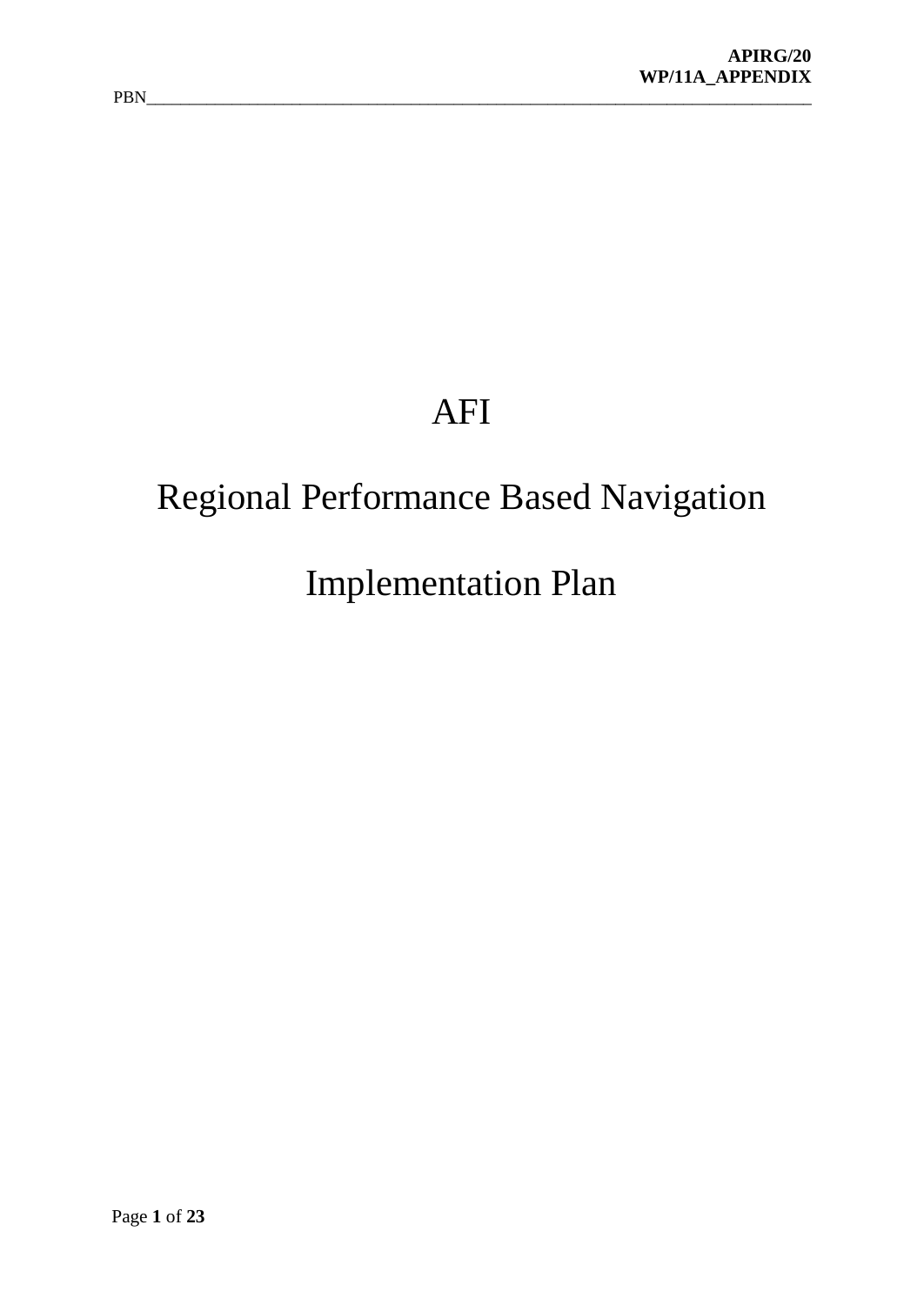### **Table of Contents**

| 1.               |                                                            |  |
|------------------|------------------------------------------------------------|--|
| 2.               |                                                            |  |
| 3.               |                                                            |  |
| $\overline{4}$ . |                                                            |  |
| 5.               |                                                            |  |
| 6.               |                                                            |  |
| 7.               | Near Term (2008-2012) Mid Term (2013-2016) and Long Term   |  |
|                  |                                                            |  |
| 8.               |                                                            |  |
| 9.               |                                                            |  |
| 10.              |                                                            |  |
| 11.              |                                                            |  |
| 12.              |                                                            |  |
| 13.              |                                                            |  |
| 14.              |                                                            |  |
| 15.              |                                                            |  |
| 16.              |                                                            |  |
| 17.              |                                                            |  |
| 18.              |                                                            |  |
| 19.              |                                                            |  |
| 20.              |                                                            |  |
| 21.              |                                                            |  |
| 22.              |                                                            |  |
| 23.              |                                                            |  |
| 24.              |                                                            |  |
| 25.              | Long Term (2016 and Beyond): Achieving a Performance-Based |  |
|                  |                                                            |  |
| 26.              |                                                            |  |
| 27.              | Summary of Long Term Key Strategies (2017 and Beyond)  18  |  |
| 28.              |                                                            |  |
| 29.              |                                                            |  |
| 30.              |                                                            |  |
| 31.              |                                                            |  |
| 32.              |                                                            |  |
| 33.              |                                                            |  |
| 34.              |                                                            |  |
| 35.              |                                                            |  |
|                  |                                                            |  |
|                  |                                                            |  |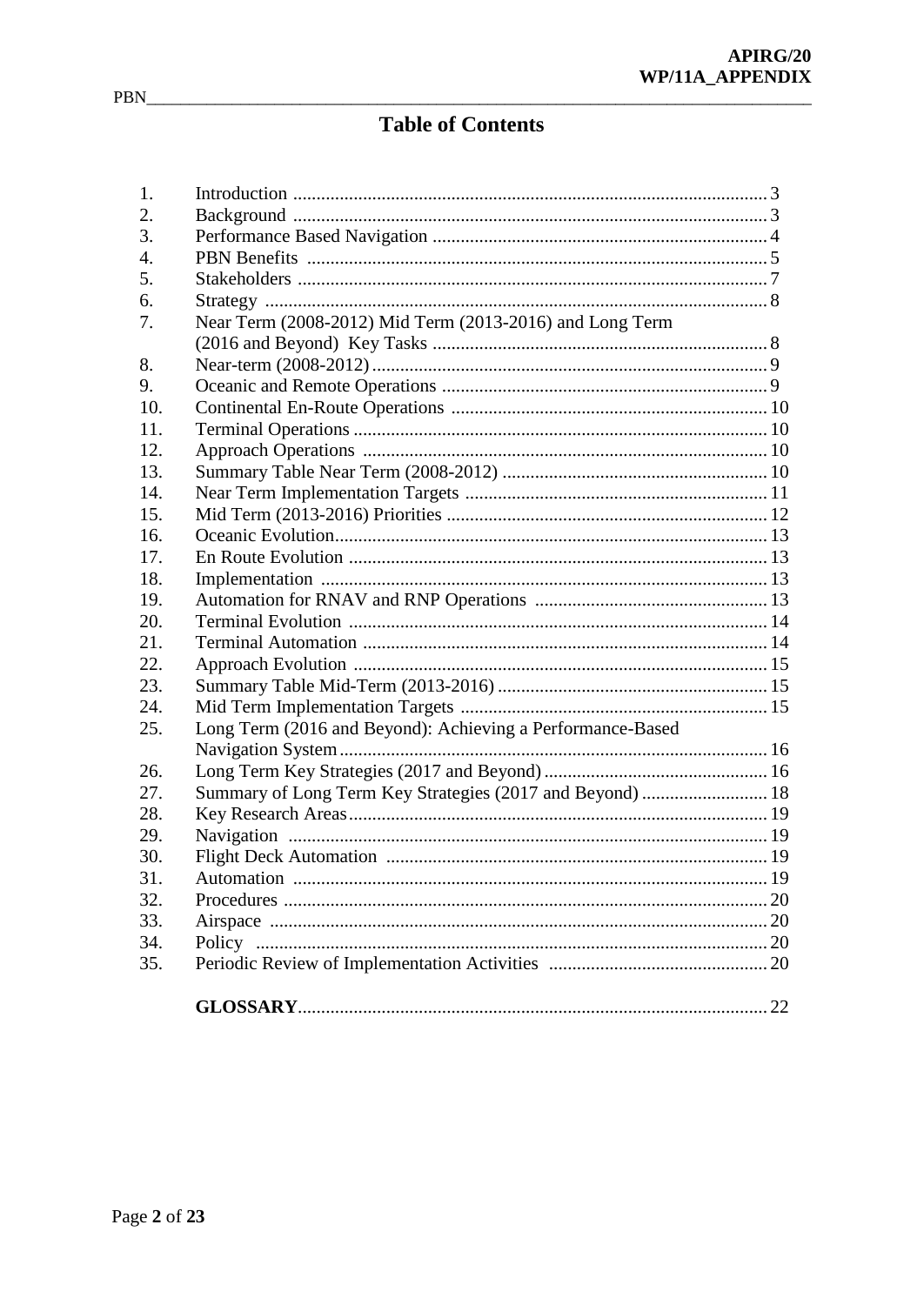#### **1. Introduction**

- 1.1 The AFI Region Performance Based Navigation (PBN) Implementation Plans details the framework within which the ICAO PBN concept will be implemented in the AFI Region for the foreseeable future. The Plan is guided by ICAO Doc. 9613 and relevant SARPs. The primary driver for this Plan is to maintain and increase safety, air traffic demand and capacity, and services and technology in consultation with relevant stakeholders. The AFI Region Plan also supports national and international interoperability and global harmonization.
- 1.2 It is the intent of the Regional PBN Implementation Plan to give effect to Assembly Resolution A36-23 as amended by the 37 Session of the Assembly.

#### **2. BACKGROUND**

- 2.1 The continuing growth of aviation places increasing demands on airspace capacity and emphasizes the need for the optimum utilization of the available airspace.
- 2.2 Growth in scheduled and GA aircraft is expected to increase point-to-point and direct routings. The increasing cost of fuel also presents a significant challenge to all segments of the aviation community. This anticipated growth and higher complexity of the air transportation system could result in increased flight delays, schedule disruptions, choke points, inefficient flight operations, and passenger inconvenience, particularly when unpredictable weather and other factors constrain airport capacity. Without improvements in system efficiency and workforce productivity, the aviation community and cost of operations will continue to increase. Upgrades to the air transportation system must leverage current and evolving capabilities in the near term, while building the foundation to address the future needs of the aviation community stakeholders. These circumstances can be partially alleviated by efficiencies in airspace and procedures through the implementation of PBN concepts.
- 2.3 In setting out requirements for navigation applications on specific routes or within a specific airspace, it is necessary to define requirements in a clear and concise manner. This is to ensure that both flight crew and ATC are aware of the on-board area navigation (RNAV) system capabilities and to ensure that the performance of the RNAV system is appropriate for the specific airspace requirements.
- 2.4 The early use of RNAV systems arose in a manner similar to conventional ground-based routes and procedures. A specific RNAV system was identified and its performance was evaluated through a combination of analysis and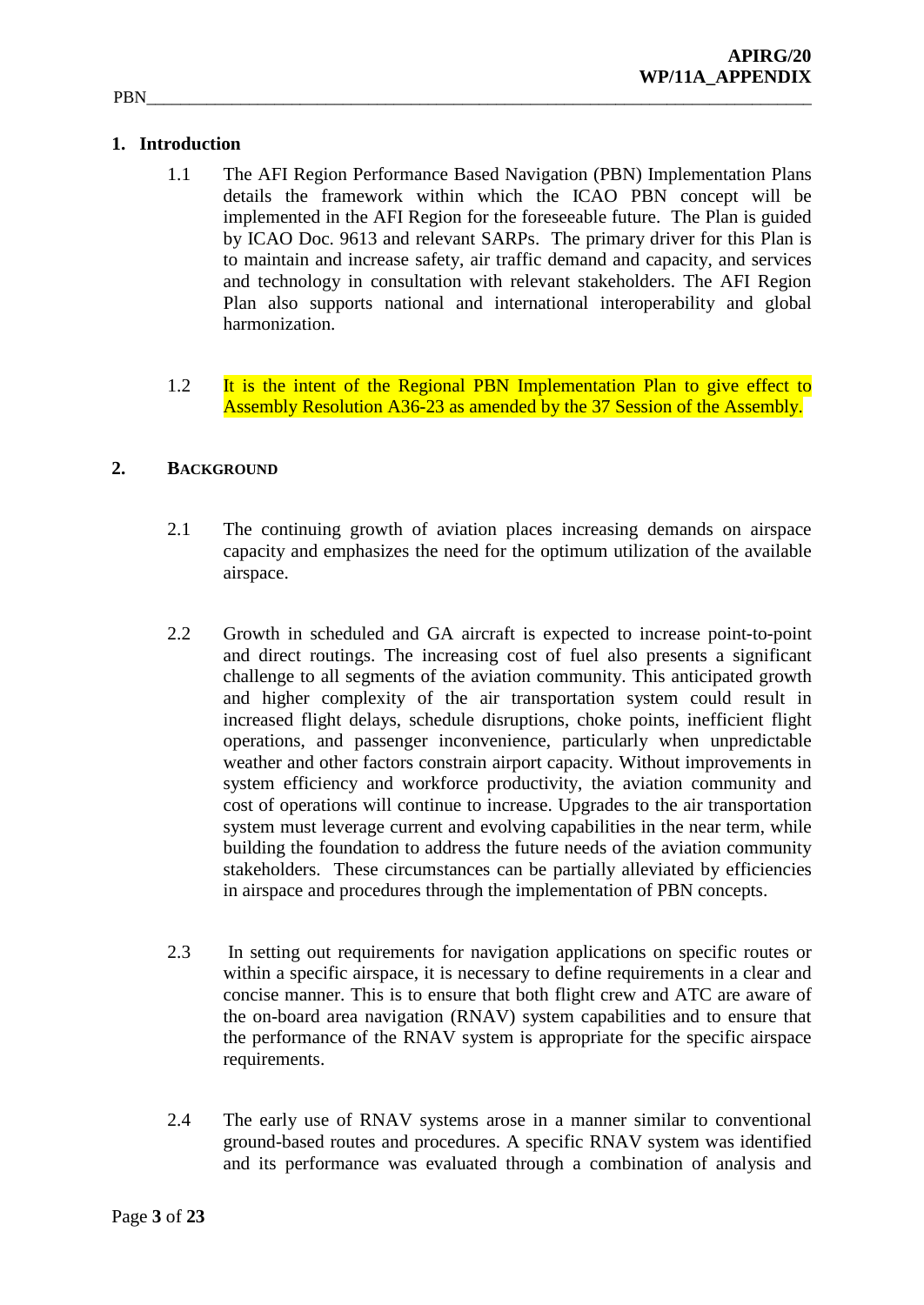flight testing. For domestic operations the initial systems used VOR and DME for their position estimation. For oceanic operations, inertial navigation systems (INS) were employed.

- 2.5 These 'new' systems were developed, evaluated and certified. Airspace and obstacle clearance criteria were developed on the basis of available equipment performance. Requirements specifications were based upon available capabilities and, in some implementations, it was necessary to identify the individual models of equipment that could be operated within the airspace concerned.
- 2.6 Such prescriptive requirements result in delays to the introduction of new RNAV system capabilities and higher costs for maintaining appropriate certification. To avoid such prescriptive specifications of requirements, the PBN concept introduces an alternative method for defining equipage requirements by specification of the performance requirements. This is termed Performance Based Navigation (PBN).

#### **3. PERFORMANCE BASED NAVIGATION**

- 3.1 Performance based navigation (PBN) is a concept that encompasses both area navigation (RNAV) and required navigation performance (RNP) and revises the current RNP concept. Performance based navigation is increasingly seen as the most practical solution for regulating the expanding domain of navigation systems.
- 3.2 Under the traditional approach, each new technology is associated with a range of system-specific requirements for obstacle clearance, aircraft separation, operational aspects (e.g. arrival and approach procedures), aircrew operational training and training of air traffic controllers. However, this system-specific approach imposes an unnecessary effort and expense on States, airlines and air navigation services (ANS) providers.
- 3.3 Performance based navigation eliminates the need for redundant investment in developing criteria and in operational modifications and training. Rather than build an operation around a particular system, under performance based navigation the operation is defined according to the operational goals, and the available systems are then evaluated to determine whether they are supportive.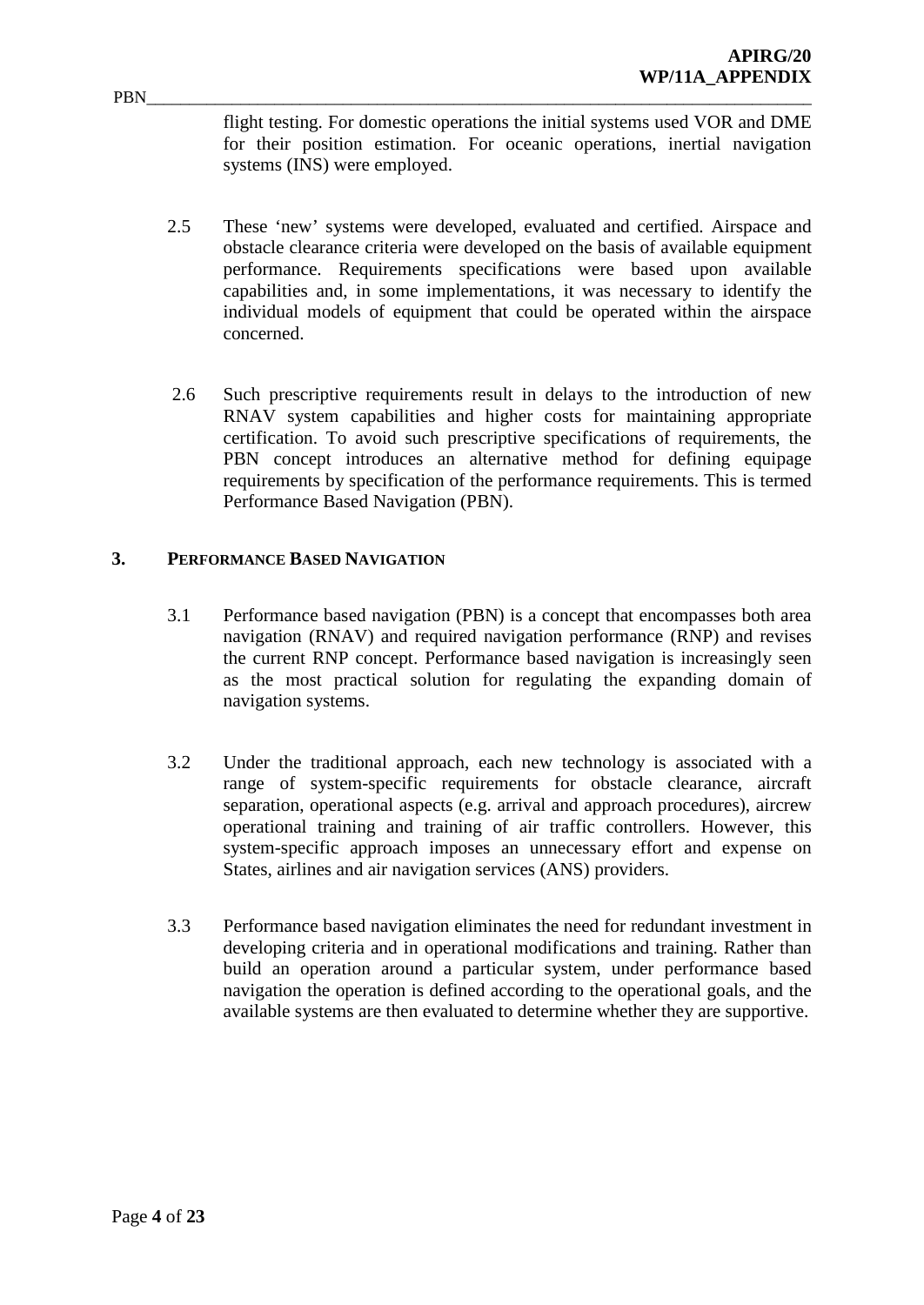- 3.4 The advantage of this approach is that it provides clear, standardized operational approvals which enable harmonized and predictable flight paths which result in more efficient use of existing aircraft capabilities, as well as improved safety, greater airspace capacity, better fuel efficiency, and resolution of environmental issues.
- 3.5 The PBN concept specifies aircraft RNAV system performance requirements in terms of accuracy, integrity, availability, continuity and functionality needed for the proposed operations in the context of a particular Airspace Concept. The PBN concept represents a shift from sensor-based to performance-based navigation. Performance requirements are identified in navigation specifications, which also identify the choice of navigation sensors and equipment that may be used to meet the performance requirements. These navigation specifications are defined at a sufficient level of detail to facilitate global harmonization by providing specific implementation guidance for States and operators.
- 3.6 Under PBN, generic navigation requirements are defined based on the operational requirements. Operators are then able to evaluate options in respect of available technologies and navigation services that could allow these requirements to be met. The chosen solution would be the most cost effective for the operator, rather than a solution being imposed as part of the operational requirements. Technologies can evolve over time without requiring the operation itself to be revisited, as long as the requisite performance is provided by the RNAV system. As part of the future work of the ICAO it is anticipated that other means for meeting the requirements of the Navigation Specifications will be evaluated and may be included in the applicable Navigation Specifications, as appropriate.
- 3.7 ICAO's Performance Based Navigation (PBN) concept aims to ensure global standardisation of RNAV and RNP specifications and to limit the proliferation of navigation specifications in use world-wide. It is a new concept based on the use of Area Navigation (RNAV) systems. Significantly, it is a move from a limited statement of required performance accuracy to more extensive statements for required performance in terms of accuracy, integrity, continuity and availability, together with descriptions of how this performance is to be achieved in terms of aircraft and flight crew requirements.

#### **4. PBN BENEFITS**

- 4.1 PBN offers a number of advantages over the sensor-specific method of developing airspace and obstacle clearance criteria. These include:
	- a) Reduces need to maintain sensor-specific routes and procedures, and their associated costs. For example, moving a single VOR ground facility can impact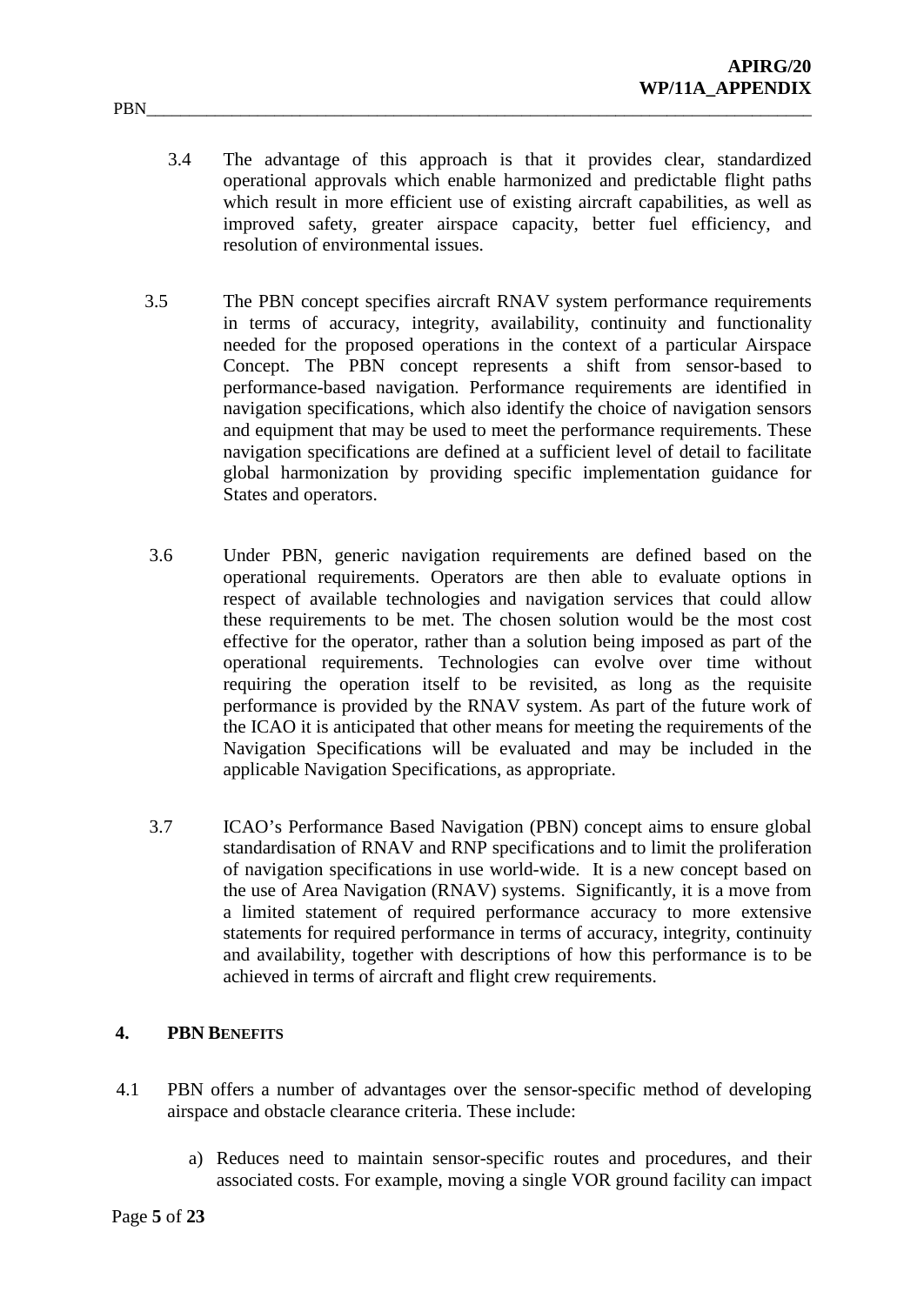dozens of procedures, as that VOR can be used on routes, VOR approaches, as part of missed approaches, etc. Adding new sensor specific procedures will compound this cost, and the rapid growth in available navigation systems would soon make system-specific routes and procedures unaffordable.

- b) Avoids need for development of sensor-specific operations with each new evolution of navigation systems, which would be cost-prohibitive. The expansion of satellite navigation services is expected to contribute to the continued diversity of RNAV systems in different aircraft. The original Basic GNSS equipment is evolving due to the augmentations of SBAS, GBAS and GRAS, while the introduction of Galileo and modernization of GPS and GLONASS will further improve performance. The use of GNSS/inertial integration is expanding.
- c) Allows more efficient use of airspace (route placement, fuel efficiency, noise abatement).
- d) Clarifies the way in which RNAV systems are used.
- e) Facilitates the operational approval process for operators by providing a limited set of navigation specifications intended for global use.
- 4.2 RNAV and RNP specifications facilitate more efficient design of airspace and procedures, which collectively result in improved safety, access, capacity, predictability, operational efficiency and environmental effects. Specifically, RNAV and RNP may:
	- a) Increase safety by using three-dimensional (3D) approach operations with course guidance to the runway, which reduce the risk of controlled flight into terrain.
	- b) Improve airport and airspace access in all weather conditions, and the ability to meet environmental and obstacle clearance constraints.
	- c) Enhance reliability and reduce delays by defining more precise terminal area procedures that feature parallel routes and environmentally optimized airspace corridors. Flight management systems (FMS) will then be poised to save operators time and money by managing climb, descent, and engine performance profiles more efficiently.
	- d) Improve efficiency and flexibility by increasing use of operator-preferred trajectories airspace-wide, at all altitudes. This will be particularly useful in maintaining schedule integrity when convective weather arises.
	- e) Reduce workload and improve productivity of air traffic controllers.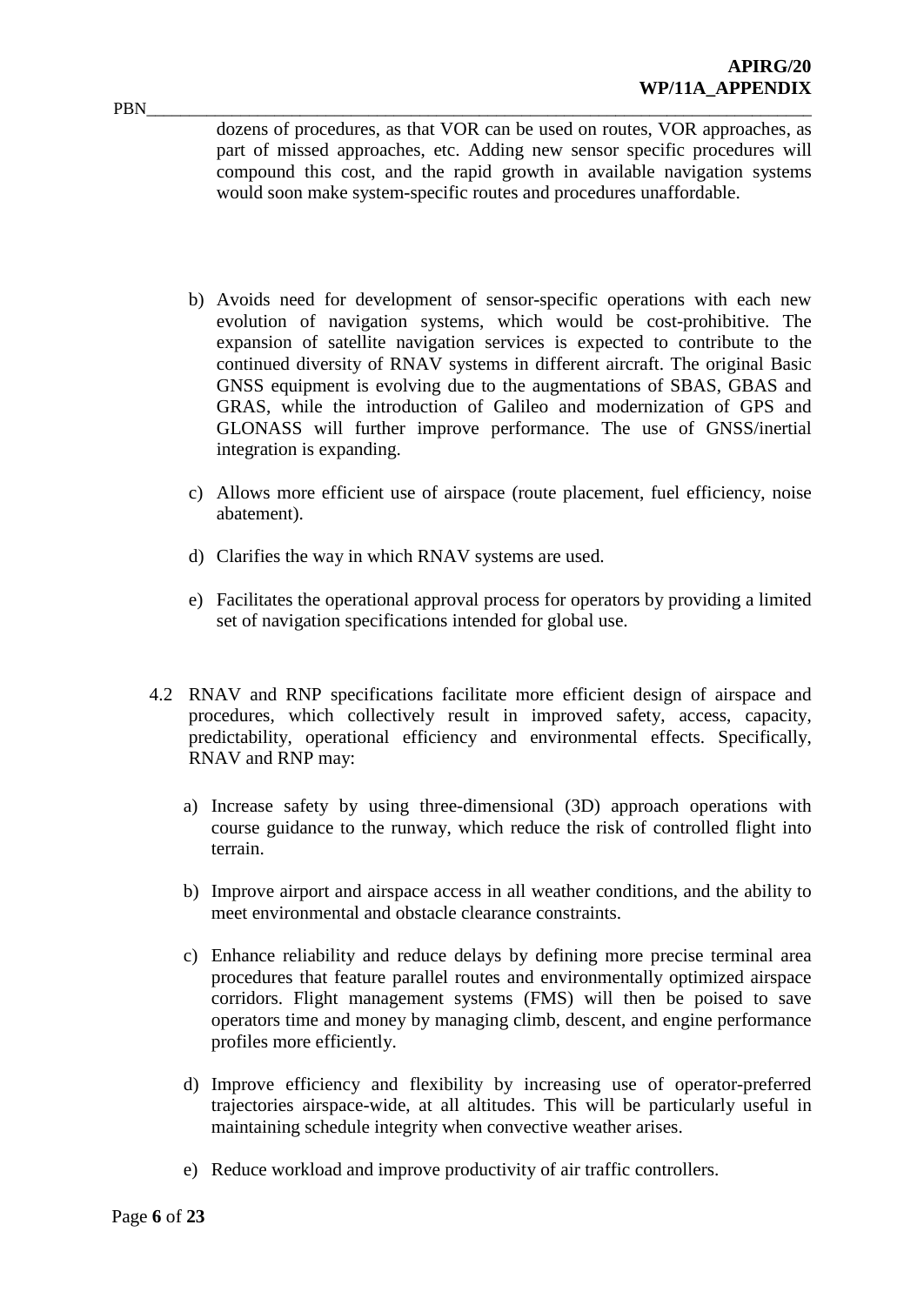4.3 Performance-based navigation will enable the needed operational improvements by leveraging current and evolving aircraft capabilities in the near term that can be expanded to address the future needs of aviation stakeholders and service providers.

#### **5. STAKEHOLDERS**

- 5.1 Coordination is critical with the aviation community through collaborative forums. This will assist aviation stakeholders in understanding operational goals, determining requirements, and considering future investment strategies. This, in turn, enables the aviation stakeholders to focus on addressing future efficiency and capacity needs while maintaining or improving the safety of flight operations by leveraging advances in navigation capabilities on the flight deck. RNAV and RNP have reached a sufficient level of maturity and definition to be included in key plans and strategies, such as this Plan.
- 5.2 The stakeholders who will benefit from the concepts in the Plan include airspace operators, air traffic service providers, regulators and standards organizations. As driven by business needs, airlines and operators can use the AFI Region PBN Plan to plan future equipage and capability investments. Similarly, air traffic service providers can determine requirements for future automation systems, and more smoothly modernize ground infrastructure. Finally, regulators and standards organizations can anticipate and develop the key enabling criteria needed for implementation.
- 5.3 The AFI Region PBN Implementation Plan also supports other CAA and government-wide planning processes, working on several fronts to address the needs of the aviation community. This Plan is a work in progress and will be amended through collaborative AFI Region States, industry efforts and consultations that establish a joint aviation community/government/industry strategy for implementing performance-based navigation. Critical initiative strategies are required to accommodate the expected growth and complexity over the next two decades. These strategies have five key features:
	- a) Expediting the development of performance-based navigation criteria and standards.
	- b) Introducing airspace and procedure improvements in the near term.
	- c) Providing benefits to operators who have invested in existing and upcoming capabilities.
	- d) Establishing target dates for the introduction of navigation mandates for selected procedures and airspace, with an understanding that any mandate must be rationalized on the basis of benefits and costs.
	- e) Defining new concepts and applications of performance-based navigation for the mid term and Long term and building synergy and integration among other capabilities toward the realization of the AFI Region PBN goals.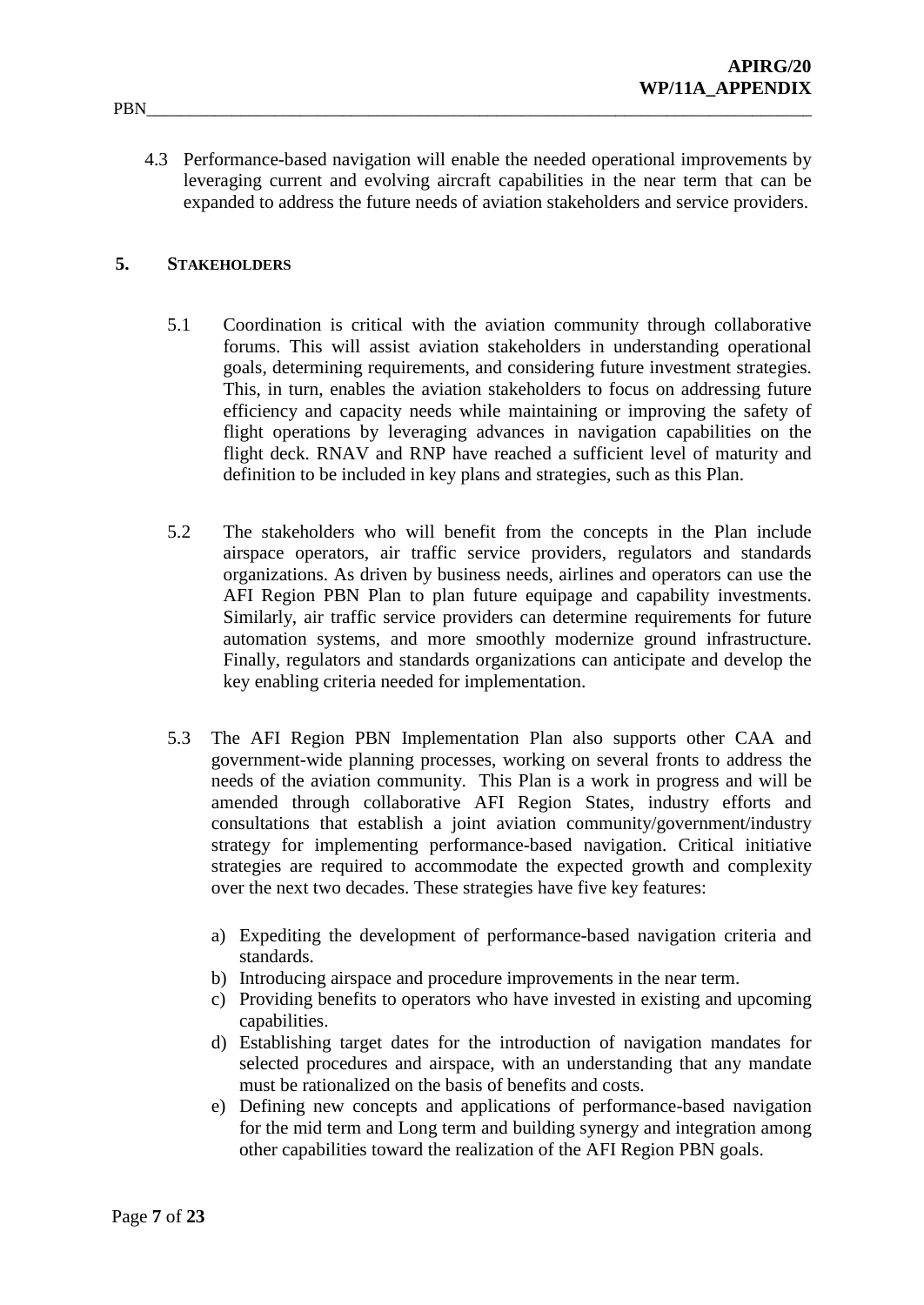#### **6. STRATEGY**

- 6.1 This Plan provides a high-level strategy for the evolution of navigation capabilities to be implemented in three timeframes: near term (2008-2012), mid term (2013-2016), and Long term (2017 and Beyond). The strategy rests upon two key navigation concepts; Area Navigation (RNAV) and Required Navigation Performance (RNP). It also encompasses instrument approaches, Standard Instrument Departure (SID) and Standard Terminal Arrival (STAR) operations, as well as en-route continental, oceanic and remote operations. The section on Long-term initiatives discusses integrated navigation, communication, surveillance and automation strategies.
- 6.2 To avoid proliferation of new navigation standards, States and other aviation stakeholders in the AFI region should communicate any new operational requirements with ICAO HQ, so that it can be taken into account by the PBN SG.
- 6.3 The Strategy for implementation of GNSS in the AFI Region for the purpose of supporting PBN implementation will be developed as Appendix to this Plan. It is to be noted that the AFI GNSS strategy, while supporting implementation of the AFI Regional PBN Implementation Plan, may include other aspects related to the Global Air Navigation Plan beyond the current PBN requirements. The GNSS strategy may however, not defeat the purpose and intent of the Plan and shall be guided by the provisions of APIRG.

#### **7. NEAR TERM (2008-2012) MID TERM (2013-2016) AND LONG TERM (2016 AND BEYOND) KEY TASKS**

- 7.1 The key tasks involved in the transition to performance-based navigation are:
	- a) Establish navigation service needs through the Long term that will guide infrastructure decisions and specify needs for navigation system infrastructure, and ensure funding for managing and transitioning these systems.
	- b) Define and adopt a national policy enabling additional benefits based on RNP and RNAV.
	- c) Identify operational and integration issues between navigation and surveillance, air-ground communications, and automation tools that maximize the benefits of RNP.
	- d) Support mixed operations throughout the term of this Plan, in particular considering navigation system variations during the near term until appropriate standards are developed and implemented.
	- e) To support Civil/Military coordination and develop the policies needed to accommodate the unique missions and capabilities of military aircraft operating in civil airspace.
	- f) Harmonize the evolution of capabilities for interoperability across airspace operations.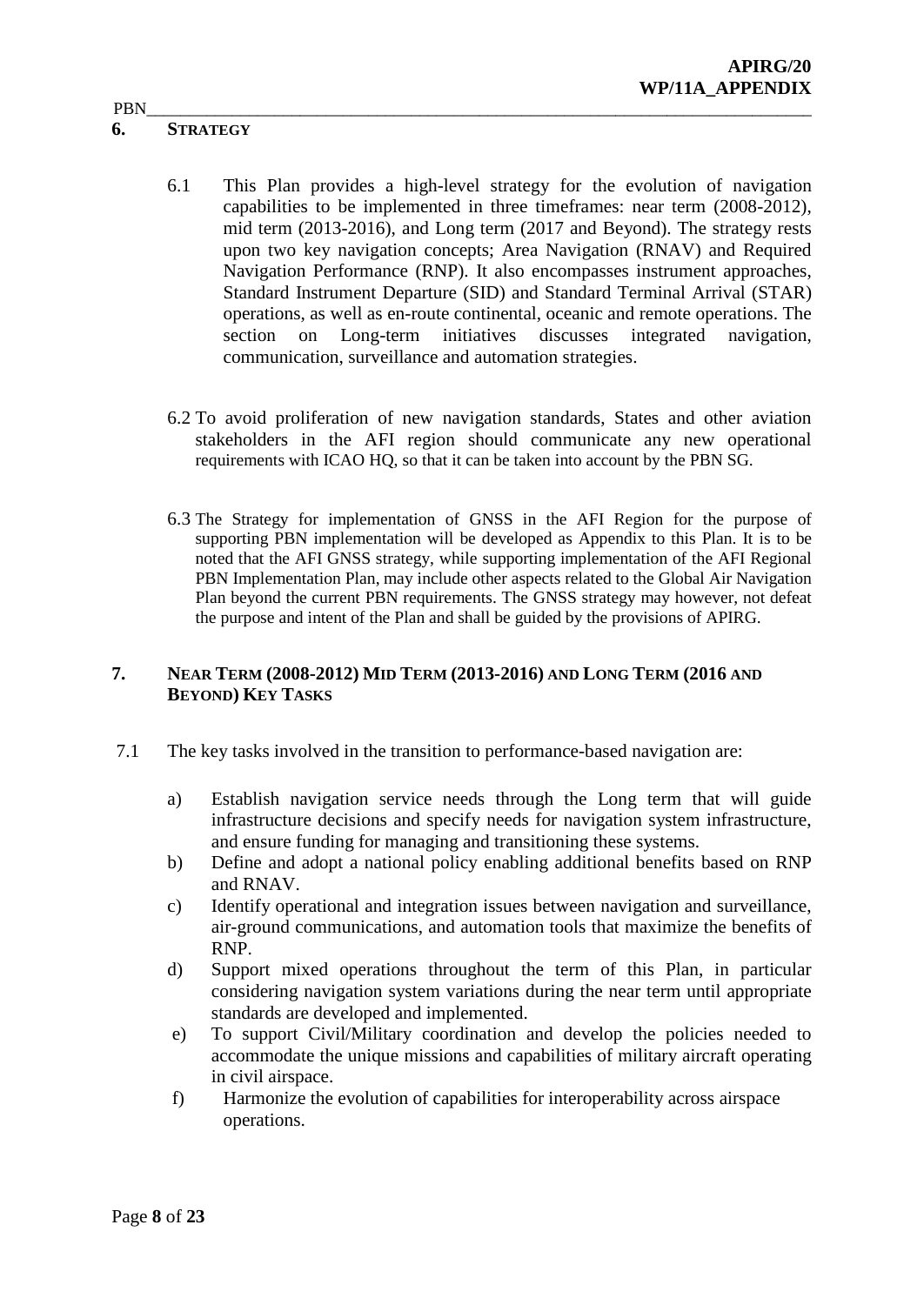- PBN\_\_\_\_\_\_\_\_\_\_\_\_\_\_\_\_\_\_\_\_\_\_\_\_\_\_\_\_\_\_\_\_\_\_\_\_\_\_\_\_\_\_\_\_\_\_\_\_\_\_\_\_\_\_\_\_\_\_\_\_\_\_\_\_\_\_\_\_\_\_\_\_\_\_\_\_\_\_ g) Increase emphasis on human factors, especially on training and procedures as operations increase reliance on appropriate use of flight deck systems.
	- h) Facilitate and advance environmental analysis efforts required to support the development of RNAV and RNP procedures.
	- i) Maintain consistent and harmonized global standards for RNAV and RNP operations.

#### **8. Near-term (2008-2012)**

- 8.1 Initiatives in the near-term focus on investments by operators in current and new aircraft acquisitions; in satellite-based navigation and conventional navigation infrastructure as well as AFI Region States investments. Key components include wide-scale RNAV implementation and the introduction of RNP for en route, terminal, and approach procedures.
- 8.2 The near-term strategy will also focus on expediting the implementation and proliferation of RNAV and RNP procedures. As demand for air travel continues at healthy levels, choke points will develop and delays at the major airports will continue to climb. RNAV and RNP procedures will help alleviate those problems. Continued introduction of RNAV and RNP procedures will not only provide benefits and savings to the operators but also encourage further equipage.
- 8.3 ANSPs as a matter of urgency must adapt new flight plan procedures to accommodate PBN operations. This particularly addresses fields 10 and 18.
- 8.4 Operators will need to plan to obtain operational approvals for the planned Navigation Specifications for this period. Operators shall also review Regional PBN Implementation Plans from other Regions to assess if there is a necessity for additional Operational approvals.

#### **9. OCEANIC AND REMOTE OPERATIONS**

- 9.1 To promote global harmonization, the AFI Region States continues to work closely with its international partners in implementing RNAV 10 and where operationally required RNP 4 by 2010. Safety assessment shall be undertaken to evaluate reduced oceanic and remote longitudinal/lateral separation minima between aircraft approved for RNAV 10 and RNP 4 operations. (NB. Deleted (-) in between  $\overline{RNAV/RNP}$  and number).
- 9.2 For Oceanic and Remote Areas where high density traffic operations occur, a review of the airspace concept must be undertaken to convert to Continental En-Route Operation where sufficient, surveillance is available so as to allow RNAV 5 operations.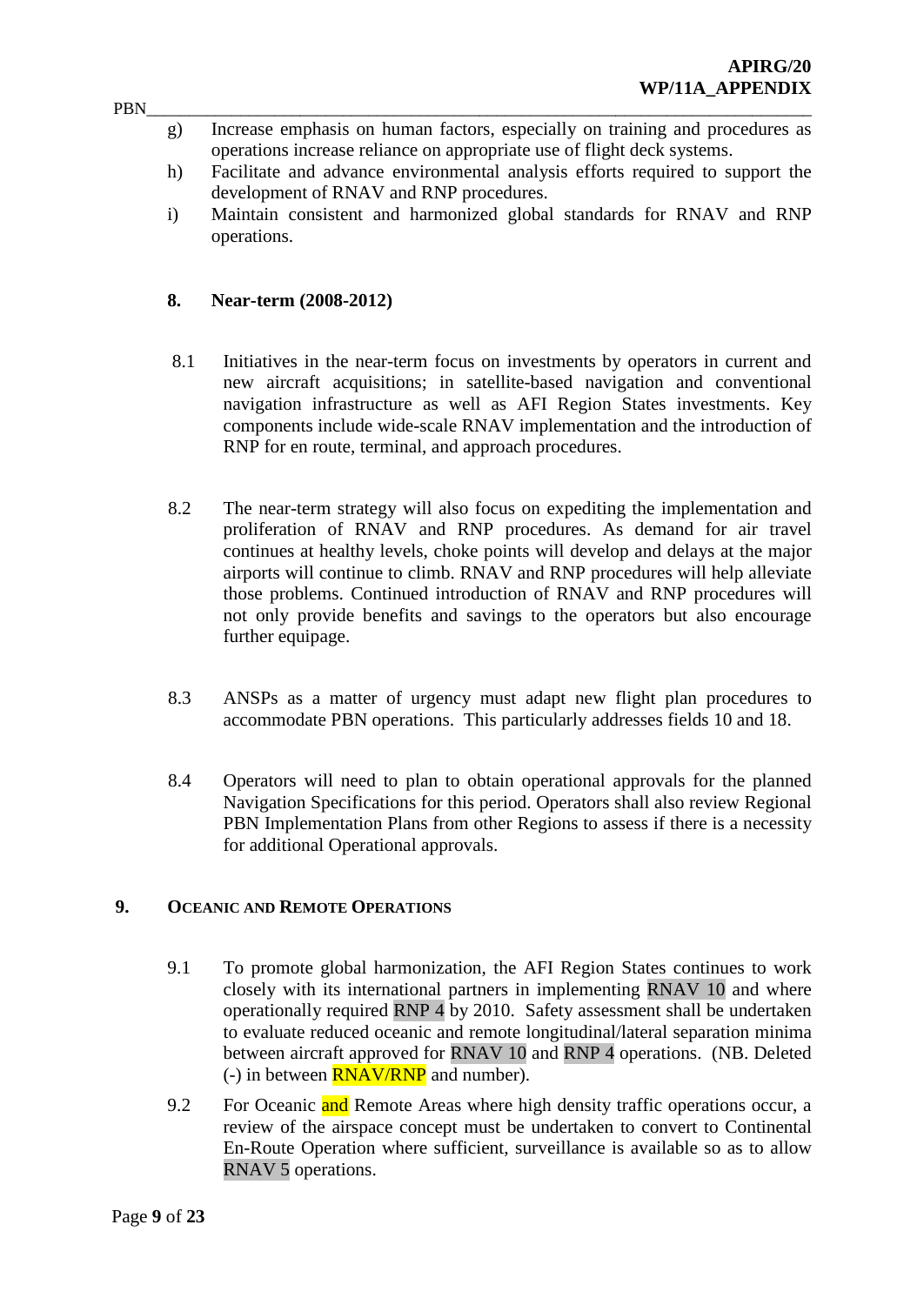#### **10. CONTINENTAL EN-ROUTE OPERATIONS**

10.1 For airspace and corridors requiring structured routes for flow management, AFI Region States will review existing conventional and RNAV routes to transition to PBN RNAV 5 or where operationally required RNAV 2/1.

#### **11. TERMINAL OPERATIONS**

- 11.1 RNAV reduces conflict between traffic flows by consolidating flight tracks. RNAV 1/Basic RNP 1 SIDs and STARs improve safety, capacity, and flight efficiency and also lower communication errors.
- 11.2 AFI Region States will continue to plan, develop and implement RNAV 1 SIDs and STARs, at major airports and make associated changes in airspace design. In addition, AFI Region States will implement Basic RNP 1 SIDs and STARs. RNAV 1 will be implemented in airspace where there is sufficient surveillance coverage and Basic RNP-1 where there is no such coverage.
- 11.3 Where operationally feasible, States should develop operational concepts and requirements for continuous descent arrivals (CDAs) based on FMS Vertical Guidance and for applying time of arrival control based on RNAV and RNP procedures. This would reduce workload for pilots and controllers as well as increase fuel efficiency.
- 11.4 PBN SIDs and STARS would allow the following:
	- a) Reduction in controller-pilot communications;
	- b) Reduction of route lengths to meet environmental and fuel efficiency requirements;
	- c) Seamless transition from and to en-route entry/exit points;
	- d) Sequence departures to maximize benefits of RNAV and identify automation requirements for traffic flow management, sequencing tools, flight plan processing, and tower data entry activities.

#### **12. APPROACH OPERATIONS**

12.1 The application of RNP APCH is expected to be implemented in the maximum possible number of aerodromes. To facilitate a transitional period, conventional approach procedures and conventional navigation aids should be maintained for non PBN equipped aircraft during this term.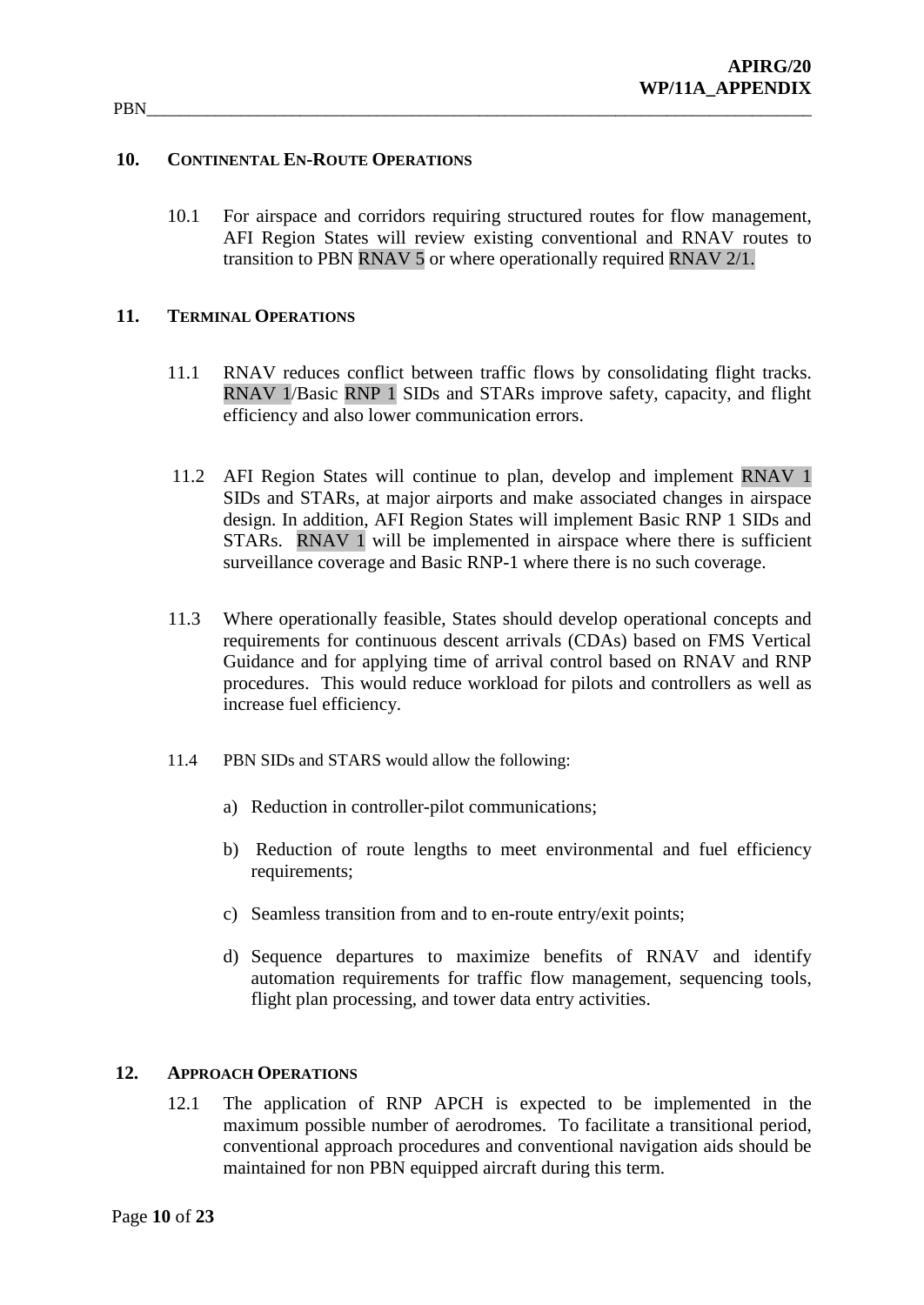- PBN\_\_\_\_\_\_\_\_\_\_\_\_\_\_\_\_\_\_\_\_\_\_\_\_\_\_\_\_\_\_\_\_\_\_\_\_\_\_\_\_\_\_\_\_\_\_\_\_\_\_\_\_\_\_\_\_\_\_\_\_\_\_\_\_\_\_\_\_\_\_\_\_\_\_\_\_\_\_ 12.2 States should promote the use of APV Operations (Baro-VNAV or SBASAugmented GNSS) to enhance safety of RNP Approaches and accessibility of runways. Furthermore, at aerodromes where there is no local altimeter setting available and where aircraft of maximum certificated take-off mass of 5700kg or more, using an aerodrome are not suitably equipped for APV operations, RNP APCH (LNAV only) procedures should be promoted. This interim measure however, while having significant safety benefits, should not be taken as justification to defer the final implementation of APV. Where APV approaches have been developed, "LNAV only" procedures should also be developed for aircraft that may not be suitably equipped for APV.
	- 12.3 The application of RNP AR Approach should be limited to selected runways where obvious operational benefits can be obtained due to the existence of significant obstacles.
	- 12.4 RNP approaches include:
		- a) APV implemented at all instrument runways at major regional airports and all non-instrument runways serving aircraft weighing greater than 5,700kg.

| <b>Airspace</b>                                                                         | <b>Nav. Specifications</b>       | <b>Nav. Specifications where</b><br><b>Operationally Required</b> |  |  |
|-----------------------------------------------------------------------------------------|----------------------------------|-------------------------------------------------------------------|--|--|
| <b>En-Route Oceanic</b>                                                                 | RNAV <sub>10</sub>               | RNP <sub>4</sub>                                                  |  |  |
| <b>En-Route Remote</b><br>Continental                                                   | RNAV <sub>10</sub>               | RNP <sub>4</sub>                                                  |  |  |
| <b>En-Route Continental</b>                                                             | <b>RNAV5</b>                     | <b>RNAV 1/2</b>                                                   |  |  |
| <b>TMA</b>                                                                              | RNAV 1 in a surveillance         |                                                                   |  |  |
| Arrival/Departure                                                                       | environment                      |                                                                   |  |  |
|                                                                                         | Basic RNP 1 in non-surveillance  |                                                                   |  |  |
|                                                                                         | environment                      |                                                                   |  |  |
| Approach                                                                                | <b>RNP APCH</b> (with Baro-VNAV) |                                                                   |  |  |
|                                                                                         | OR.                              |                                                                   |  |  |
|                                                                                         | RNP APCH (LNAV only) See         |                                                                   |  |  |
|                                                                                         | Note below.                      |                                                                   |  |  |
|                                                                                         | RNP AR APCH if required          |                                                                   |  |  |
| Note:                                                                                   |                                  |                                                                   |  |  |
| Where altimeter setting does not exist and where aircraft of maximum certificated take- |                                  |                                                                   |  |  |
| off mass of 5700kg or more, using an aerodrome are not suitably equipped for APV        |                                  |                                                                   |  |  |
| operations.                                                                             |                                  |                                                                   |  |  |

#### **13. SUMMARY TABLE NEAR-TERM (2008-2012)**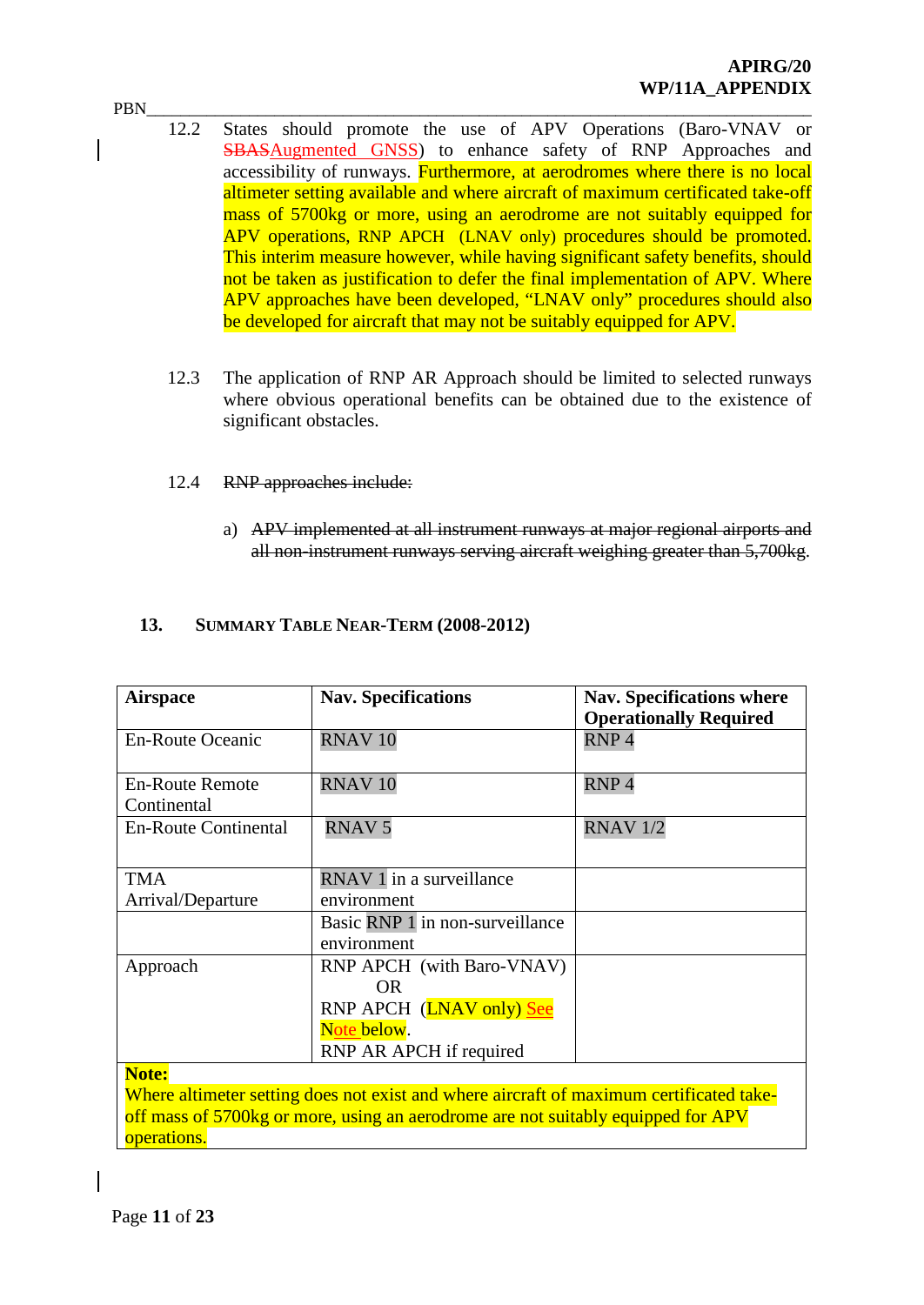#### **14. NEAR TERM IMPLEMENTATION TARGETS**

- a) RNP APCH (with Baroa-VNAV) in 30% of instrument runways by 2010 and 50% by 2012 and priority given to airports with operational benefits. Each instrument runway will have an associated RNP APCH (LNAV only)
- b) RNAV 1 SID/STAR for 30% of international airports by 2010 and 50% by 2012 and priority given to airports with RNP Approach.
- c) Review existing conventional and RNAV routes to transition to PBN RNAV 5 or where operationally required RNAV 2/1 by 2012.
- d) Straight-in LNAV only procedures for instrument runways where there is no local altimeter setting available & where aircraft MTOM 5 700 kg or more are not suitably equipped for APV operations

#### **15 MID TERM (2013-2016) PRIORITIES**

- 15.1 In the mid term, increasing demand for air travel will continue to challenge the efficiencies of the air traffic management system.
- 15.2 While the hub-and-spoke system will remain largely the same as today for major airline operations, the demand for more point-to-point service will create new markets and spur increases in low-cost carriers, air taxi operations, and on-demand services. Additionally, the emergence of VLJs is expected to create new markets in the general and business aviation sectors for personal, air taxi, and point-to-point passenger operations. Many airports will thus experience significant increases in unscheduled traffic. In addition, many destination airports that support scheduled air carrier traffic are forecast to grow and to experience congestion or delays if efforts to increase their capacity fall short. As a result, additional airspace flexibility will be necessary to accommodate not only the increasing growth, but also the increasing air traffic complexity.
- 15.3 The mid-term will leverage these increasing flight capabilities based on RNAV and RNP, with a commensurate increase in benefits such as fuelefficient flight profiles, better access to airspace and airports, greater capacity, and reduced delay. These incentives, which should provide an advantage over non-RNP operations, will expedite propagation of equipage and the use of RNP procedures.
- 15.4 In order to optimize the To achieve efficiency and capacity gains partially enabled by RNAV and RNP, the AFI Region States and aviation industry will pursue expand/intensify the use of data communications (e.g., for controllerpilot communications) and enhanced surveillance functionality, e.g. ADS-C,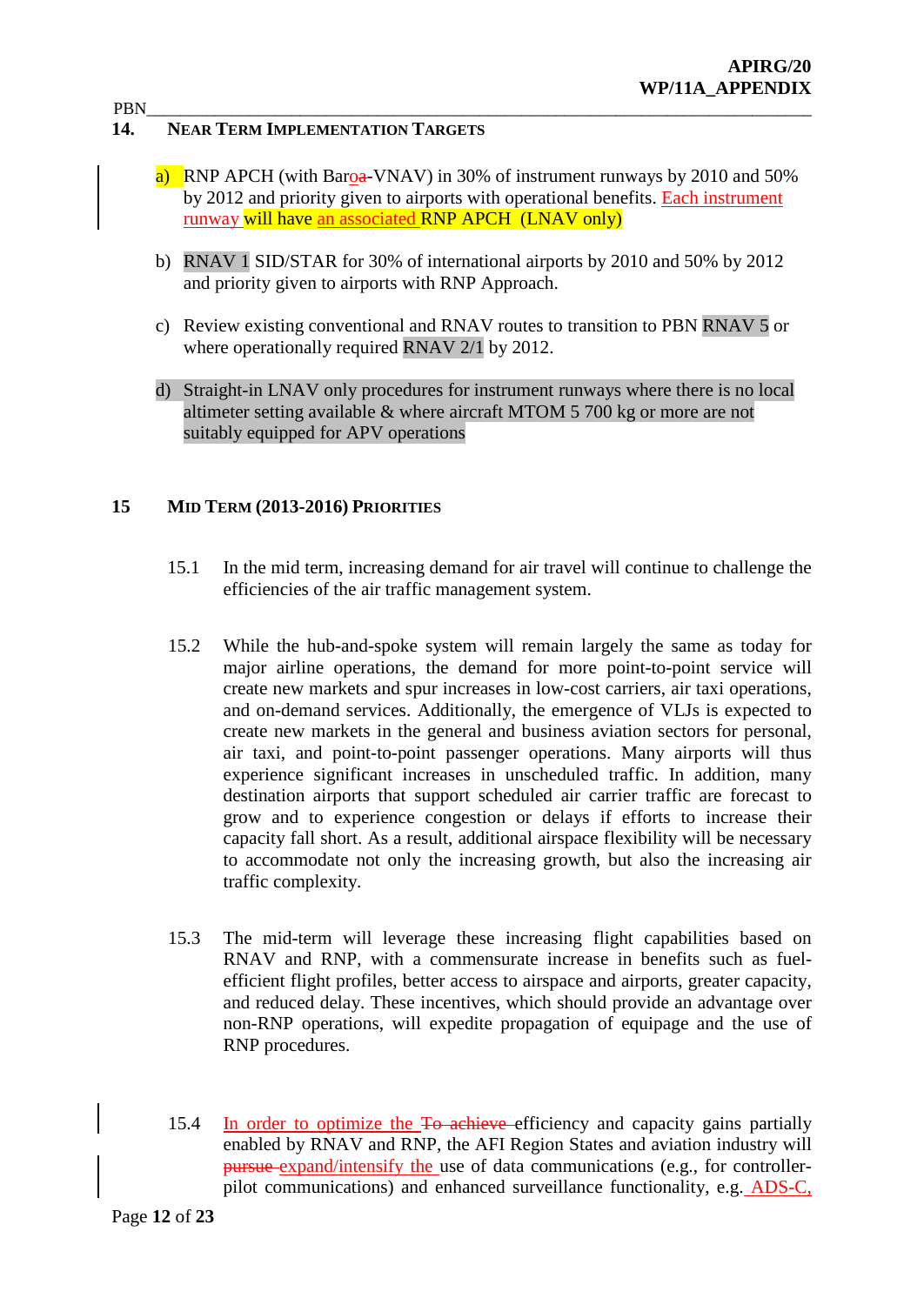PBN\_\_\_\_\_\_\_\_\_\_\_\_\_\_\_\_\_\_\_\_\_\_\_\_\_\_\_\_\_\_\_\_\_\_\_\_\_\_\_\_\_\_\_\_\_\_\_\_\_\_\_\_\_\_\_\_\_\_\_\_\_\_\_\_\_\_\_\_\_\_\_\_\_\_\_\_\_\_ ADS-Broadcast (ADS-B), etc. Data communications will make it possible to issue complex clearances easily and with minimal errors. Enhanced surveillanceADS-B will expand or augment surveillance coverage so that track spacing and longitudinal separation can be optimized where needed (e.g., in non-radar airspace). Initial capabilities for flights to receive and confirm 3D clearances and time of arrival control based on RNP will be demonstrated in the mid term. With data link implemented, flights will begin to transmit 4D trajectories (a set of points defined by latitude, longitude, altitude, and time.) Stakeholders must therefore develop concepts that leverage this capability.

#### **16. OCEANIC EVOLUTION**

16.1 In the mid term, AFI Region States will endeavor to work with international air traffic service providers to promote the application of RNP 10 and RNP 4 in additional sub-regions of the oceanic environment.

#### **17. EN ROUTE EVOLUTION**

17.1 The review of en-route airspace will be completed by 2016.

#### **18. IMPLEMENTATION**

18.1 By the end of the mid term other benefits of PBN will have been enabled, such as flexible procedures to manage the mix of faster and slower aircraft in congested airspace and use of less conservative PBN requirements.

#### **19. Automation for RNAV and RNP Operations**

19.1 By the end of the mid term enhanced en route automation will allow the assignment of RNAV and RNP routes based upon specific knowledge of an aircraft's RNP capabilities. En route automation will use collaborative routing tools to assign aircraft priority, since the automation system can rely upon the aircraft's ability to change a flight path and fly safely around problem areas. This functionality will enable the controller to recognize aircraft capability and to match the aircraft to dynamic routes or procedures, thereby helping appropriately equipped operators to maximize the predictability of their schedules.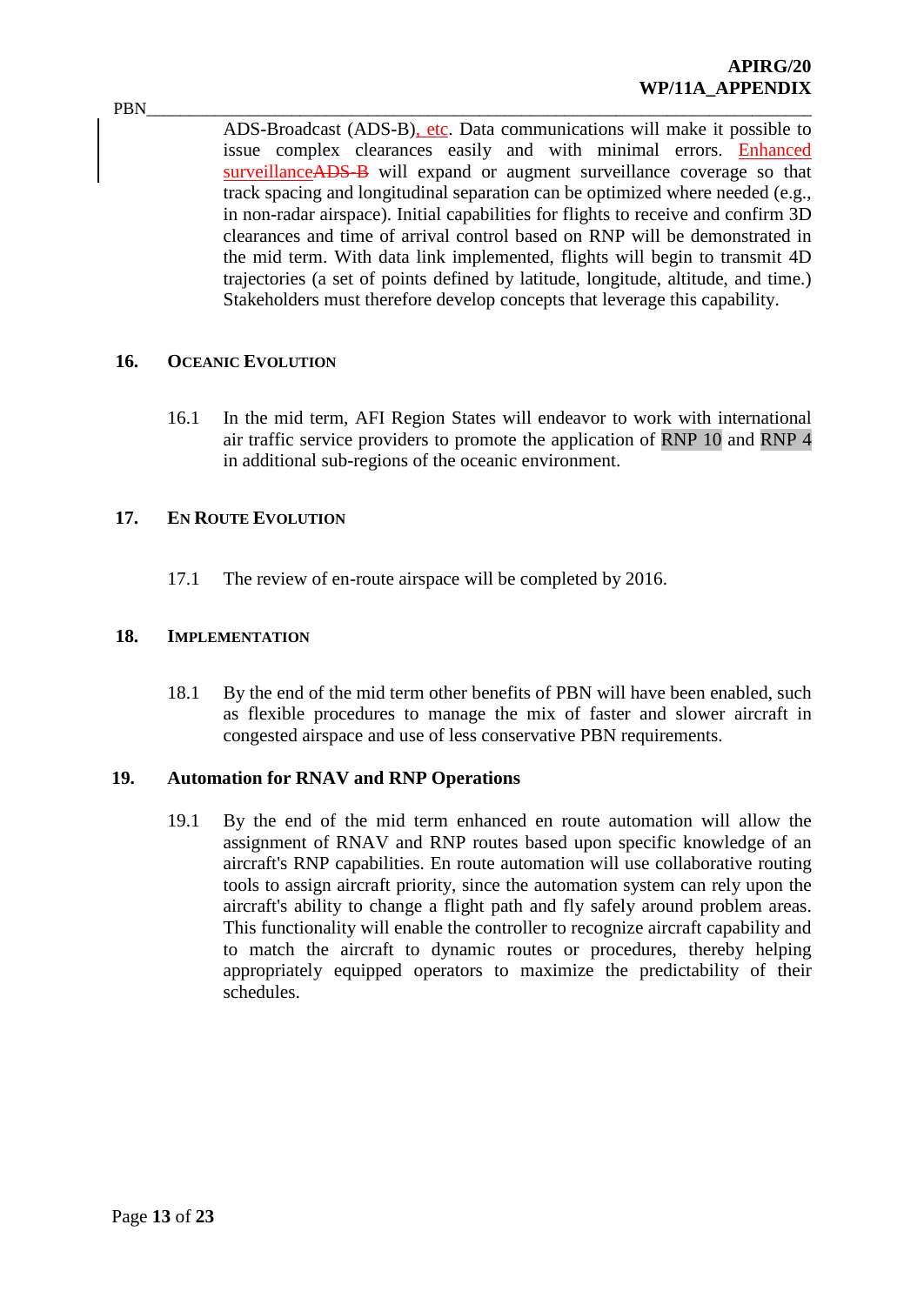PBN\_\_\_\_\_\_\_\_\_\_\_\_\_\_\_\_\_\_\_\_\_\_\_\_\_\_\_\_\_\_\_\_\_\_\_\_\_\_\_\_\_\_\_\_\_\_\_\_\_\_\_\_\_\_\_\_\_\_\_\_\_\_\_\_\_\_\_\_\_\_\_\_\_\_\_\_\_\_ 19.2 Conflict prediction and resolution in most en route airspace must improve as airspace usage increases. Path repeatability achieved by RNAV and RNP operations will assist in achieving this goal. Mid-term automation tools will facilitate the introduction of RNP offsets and other forms of dynamic tracks for maximizing the capacity of airspace. By the end of the mid term, en route automation will have evolved to incorporate more accurate and frequent surveillance reports through ADS-B, and to execute problem prediction and conformance checks that enable offset manoeuvres and closer route spacing (e.g., for passing other aircraft and manoeuvring around weather).

#### **20. TERMINAL EVOLUTION**

- 20.1 During this period, either Basic RNP 1 or RNAV 1 will become a required capability for flights arriving and departing major airports based upon the needs of the airspace, such as the volume of traffic and complexity of operations. This will ensure the necessary throughput and access, as well as reduced controller workload, while maintaining safety standards.
- 20.2 With RNAV-1 operations as the predominant form of navigation in terminal areas by the end of the mid term, AFI Region States will have the option of removing conventional terminal procedures that are no longer expected to be used.

#### **21. TERMINAL AUTOMATION**

- 21.1 Terminal automation will be enhanced with tactical controller tools to manage complex merges in busy terminal areas. As data communications become available, the controller tools will apply knowledge of flights' estimates of time of arrival at upcoming waypoints, and altitude and speed constraints, to create efficient manoeuvres for optimal throughput.
- 21.2 Terminal automation will also sequence flights departing busy airports more efficiently than today. This capability will be enabled as a result of PBN and flow management tools. Flights arriving and departing busy terminal areas will follow automation-assigned PBN routes.

#### **22. APPROACH EVOLUTION**

- 22.1 In the mid term, implementation priorities for instrument approaches will still be based on RNP APCH (APV) and RNP AR APCH and full implementation is expected at the end of this term. Leading up to meeting this requirement, RNP APCH (LNAV only) procedures should still be promoted for aerodromes where there is no local altimeter setting available and where aircraft of maximum certificated take-off mass of 5700 kg or more, using an aerodrome are not suitably equipped for APV operations.
- 22.2 The introduction of the application of landing capability using GBAS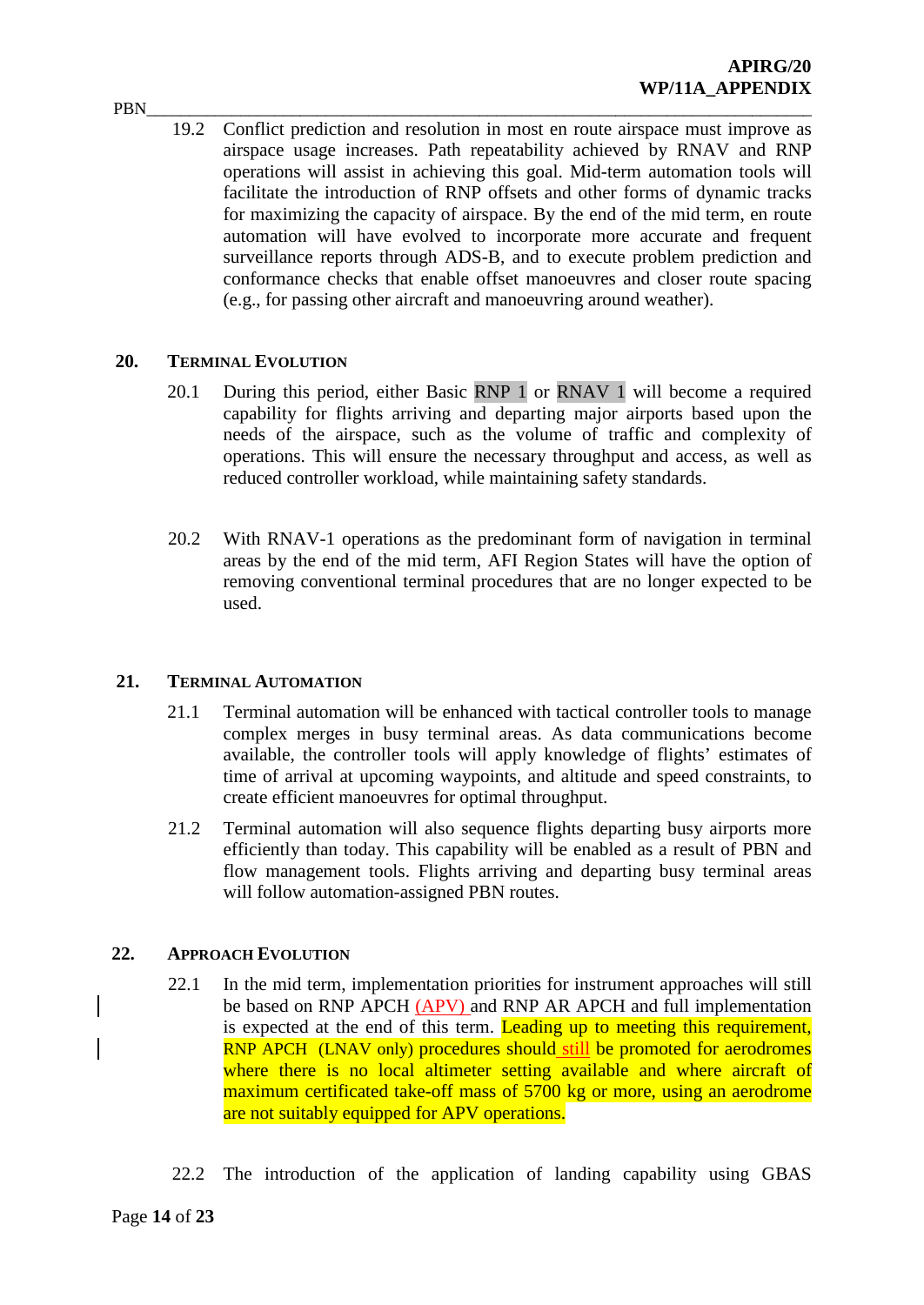(currently non PBN) is expected to guarantee a smooth transition towards high performance approach and landing capability.

#### **23. Summary Table Mid-Term (2013-2016)**

| <b>Airspace</b>                                                                                    | <b>Nav. Specifications</b>           | <b>Nav. Specifications where</b> |  |  |
|----------------------------------------------------------------------------------------------------|--------------------------------------|----------------------------------|--|--|
|                                                                                                    |                                      | <b>Operationally Required</b>    |  |  |
| <b>En-Route Oceanic</b>                                                                            | RNAV <sub>10</sub> ,                 | RNP <sub>4</sub>                 |  |  |
| <b>En-Route Remote</b>                                                                             | RNAV <sub>10</sub> ,                 | RNP <sub>4</sub>                 |  |  |
| Continental                                                                                        |                                      |                                  |  |  |
| <b>En-Route Continental</b>                                                                        | RNAV 2, RNAV 5                       |                                  |  |  |
|                                                                                                    |                                      | <b>RNAV1</b>                     |  |  |
| <b>TMA Arrival/Departure</b>                                                                       | Expand RNAV 1, or RNP-1 application  |                                  |  |  |
|                                                                                                    |                                      |                                  |  |  |
|                                                                                                    | Mandate RNAV 1, or RNP-1 in high     |                                  |  |  |
|                                                                                                    | density TMAs                         |                                  |  |  |
| Approach                                                                                           | Expand RNP APCH with (Baro-VNAV)     |                                  |  |  |
|                                                                                                    | or Augmented GNSS), and APV          |                                  |  |  |
|                                                                                                    | <b>Supplemented with LNAV only</b>   |                                  |  |  |
|                                                                                                    | procedures (See note below)          |                                  |  |  |
|                                                                                                    |                                      |                                  |  |  |
|                                                                                                    | <b>Expand-Implement RNP AR APCH</b>  |                                  |  |  |
|                                                                                                    | where there are operational benefits |                                  |  |  |
| Note:                                                                                              |                                      |                                  |  |  |
| Where altimeter setting does not exist and where aircraft of maximum certificated take-off mass of |                                      |                                  |  |  |
| 5700kg or more, using an aerodrome are not suitably equipped for APV operations.                   |                                      |                                  |  |  |
|                                                                                                    |                                      |                                  |  |  |

#### **24. MID TERM IMPLEMENTATION TARGETS**

- a) RNP APCH (APV) with (Baro-VNAV or Augmented GNSS) in 100% of instrument runways where practical, by 2016.
- b) RNP APCH (LNAV only) in 100% of instrument runways by 2016
- c) RNAV 1 or RNP 1 SID/STAR for 100% of international airports by 2016.
- d) RNAV 1 or RNP 1 SID/STAR for 70% of busy domestic airports where there are operational benefits.
- e) Implementation of additional RNAV/RNP Routes as required.
- f) Continue to promote straight-in LNAV only procedures for instrument runways where there is no local altimeter setting available  $\&$  where aircraft MTOM 5 700 kg or more are not suitably equipped for APV operations.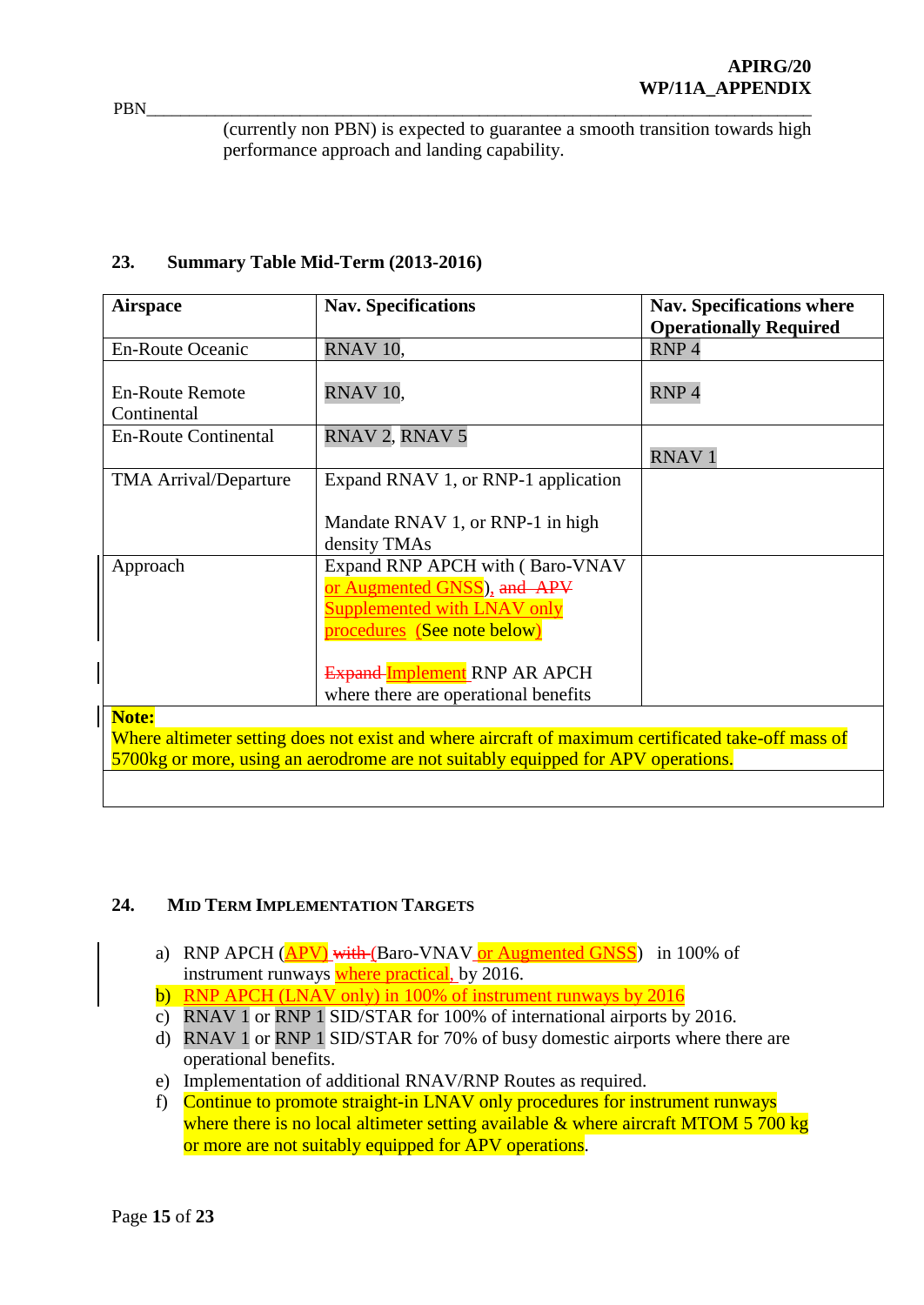#### **25. LONG TERM (2016 AND BEYOND): ACHIEVING A PERFORMANCE-BASED NAVIGATION SYSTEM**

- 25.1 The Long-term environment will be characterized by continued growth in air travel and increased air traffic complexity.
- 25.2 No one solution or simple combination of solutions will address the inefficiencies, delays, and congestion anticipated to result from the growing demand for air transportation. Therefore, AFI Region States and key Stakeholders need an operational concept that exploits the full capability of the aircraft in this time frame.

#### **26. LONG TERM KEY STRATEGIES (2017 AND BEYOND)**

- 26.1 Airspace operations in the Long term will make maximum use of advanced flight deck automation that integrates CNS capabilities. RNP, RCP, and RSP standards will define these operations. Separation assurance will remain the principal task of air traffic management in this time frame. This task is expected to leverage a combination of aircraft and ground-based tools. Tools for conflict detection and resolution, and for flow management, will be enhanced significantly to handle increasing traffic levels and complexity in an efficient and strategic manner.
- 26.2 Strategic problem detection and resolution will result from better knowledge of aircraft position and intent, coupled with automated, ground-based problem resolution. In addition, pilot and air traffic controller workload will be lowered by substantially reducing voice communication of clearances, and furthermore using data communications for clearances to the flight deck. Workload will also decrease as the result of automated confirmation (via data communications) of flight intent from the flight deck to the ground automation.
- 26.3 With the necessary aircraft capabilities, procedures, and training in place, it will become possible in certain situations to delegate separation tasks to pilots and to flight deck systems that depict traffic and conflict resolutions. Procedures for airborne separation assurance will reduce reliance on ground infrastructure and minimize controller workload. As an example, in IMC an aircraft could be instructed to follow a leading aircraft, keeping a certain distance. Once the pilot agreed, ATC would transfer responsibility for maintaining spacing (as is now done with visual approaches).
- 26.4 Performance-based operations will exploit aircraft capabilities for "electronic" visual acquisition of the external environment in low-visibility conditions,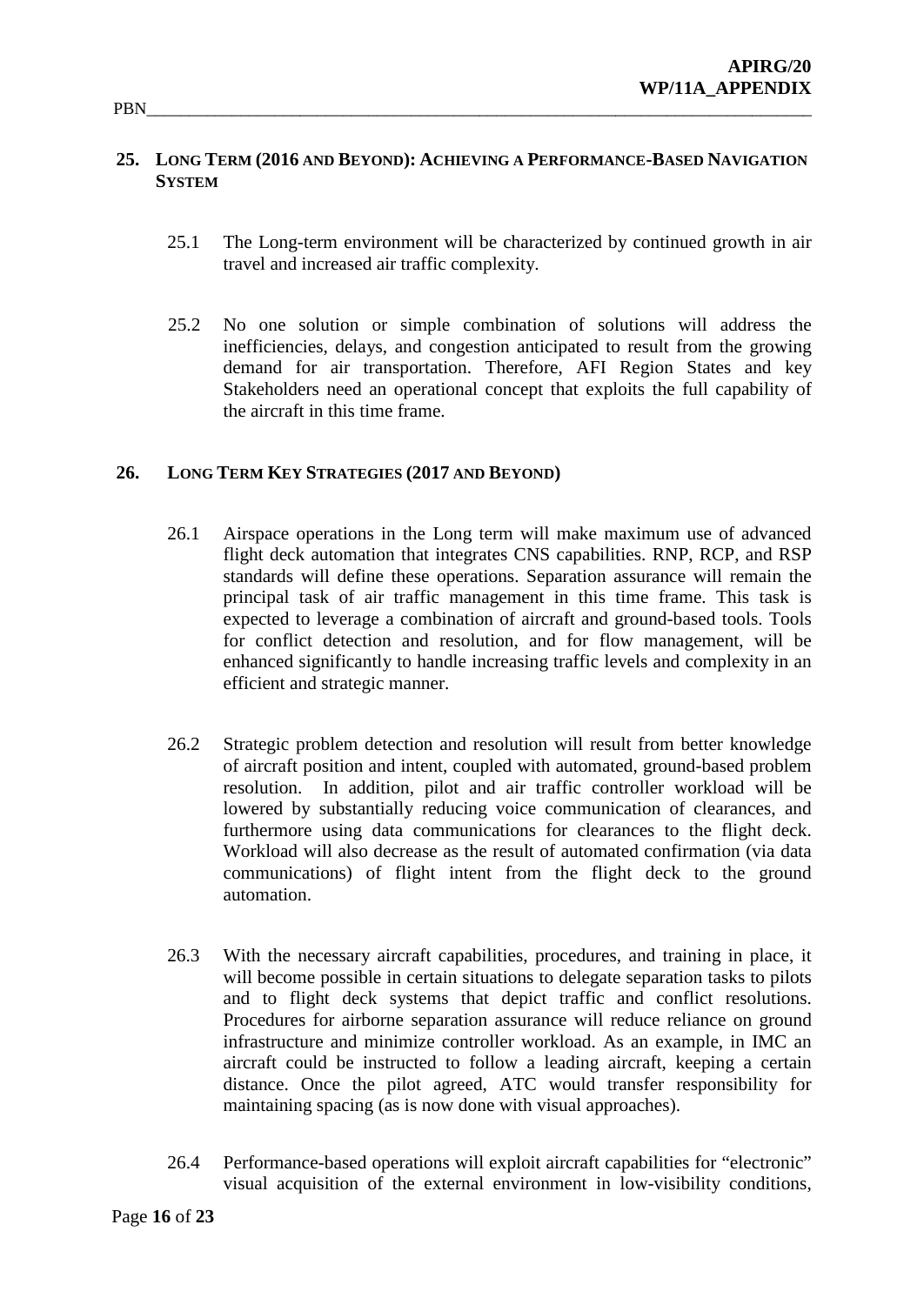PBN\_\_\_\_\_\_\_\_\_\_\_\_\_\_\_\_\_\_\_\_\_\_\_\_\_\_\_\_\_\_\_\_\_\_\_\_\_\_\_\_\_\_\_\_\_\_\_\_\_\_\_\_\_\_\_\_\_\_\_\_\_\_\_\_\_\_\_\_\_\_\_\_\_\_\_\_\_\_ which may potentially increase runway capacity and decrease runway occupancy times.

- 26.5 Improved wake prediction and notification technologies may also assist in achieving increased runway capacity by reducing reliance on wake separation buffers.
- 26.6 System-wide information exchange will enable real-time data sharing of NAS constraints, airport and airspace capacity, and aircraft performance. Electronic data communications between the ATC automation and aircraft, achieved through data link, will become widespread—possibly even mandated in the busiest airspace and airports. The direct exchange of data between the ATC automation and the aircraft FMS will permit better strategic and tactical management of flight operations.
- 26.7 Aircraft will downlink to the ground-based system their position and intent data, as well as speed, weight, climb and descent rates, and wind or turbulence reports. The ATC automation will uplink clearances and other types of information, for example, weather, metering, choke points, and airspace use restrictions.
- 26.8 To ensure predictability and integrity of aircraft flight path, RNP will be mandated in busy en route and terminal airspace. RNAV operations will be required in all other airspace (except oceanic). Achieving standardized FMS functionalities and consistent levels of crew operation of the FMS is integral to the success of this Long-term strategy.
- 26.9 The most capable aircraft will meet requirements for low values of RNP (RNP 0.3 or lower en route). Flights by such aircraft are expected to benefit in terms of airport access, shortest routes during IMC or convective weather, and the ability to transit or avoid constrained airspace, resulting in greater efficiencies and fewer delays operating into and out of the busiest airports.
- 26.10 Enhanced ground-based automation and use of real-time flight intent will make time-based metering to terminal airspace a key feature of future flow management initiatives. This will improve the sequencing and spacing of flights and the efficiency of terminal operations.
- 26.11 Uniform use of RNP for arrivals and departures at busy airports will optimize management of traffic and merging streams. ATC will continue to maintain control over sequencing and separation; however, aircraft arriving and departing the busiest airports will require little controller intervention. Controllers will spend more time monitoring flows and will intervene only as needed, primarily when conflict prediction algorithms indicate a potential problem.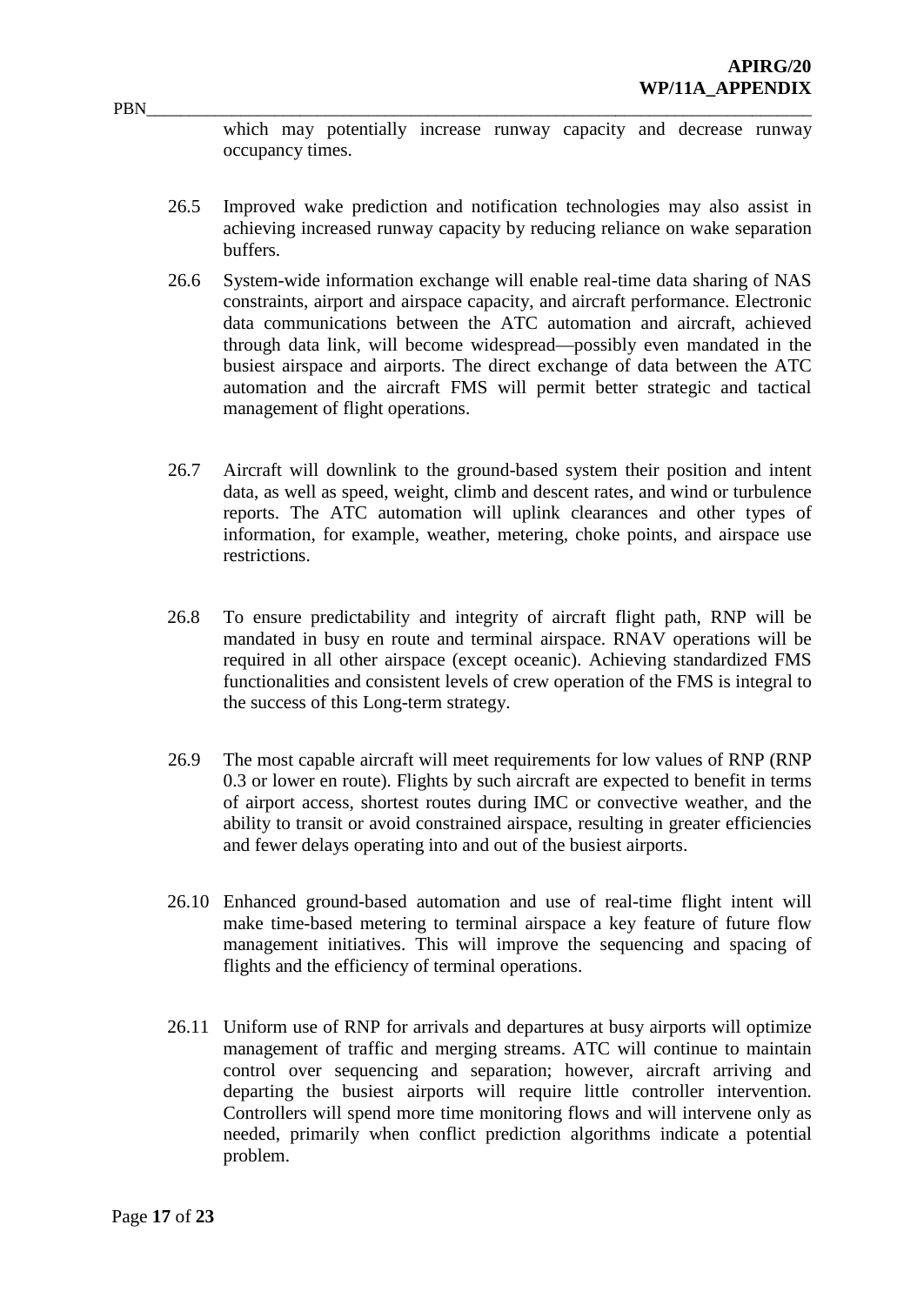PBN\_\_\_\_\_\_\_\_\_\_\_\_\_\_\_\_\_\_\_\_\_\_\_\_\_\_\_\_\_\_\_\_\_\_\_\_\_\_\_\_\_\_\_\_\_\_\_\_\_\_\_\_\_\_\_\_\_\_\_\_\_\_\_\_\_\_\_\_\_\_\_\_\_\_\_\_\_\_ 26.12 More detailed knowledge of meteorological conditions will enable better flight path conformance, including time of arrival control at key merge points. RNP will also improve management of terminal arrival and departure with seamless routing from the en route and transition segments to the runway threshold. Enhanced tools for surface movement will provide management capabilities that synchronize aircraft movement on the ground; for example, to coordinate taxiing aircraft across active runways and to improve the delivery of aircraft from the parking areas to the main taxiways.

#### **27. SUMMARY OF LONG TERM KEY STRATEGIES (2017 AND BEYOND)**

- 27.1 The key strategies for instituting performance-based operations employ an integrated set of solutions.
	- a) Airspace operations will take advantage of aircraft capabilities, i.e. aircraft equipped with data communications, integrated displays, and FMS.
	- b) Aircraft position and intent information directed to automated, ground-based ATM systems, strategic and tactical flight deck-based separation assurance in selected situations (problem detection and resolution).
	- **c)** Strategic and tactical flow management will improve through use of integrated airborne and ground information exchange.
	- d) Ground-based system knowledge of real-time aircraft intent with accurate aircraft position and trajectory information available through data link to ground automation.
	- e) Real-time sharing of National Air Space (NAS) flight demand and other information achieved via ground-based and air-ground communication between air traffic management and operations planning and dispatch.
	- f) Overall system responsiveness achieved through flexible routing and wellinformed, distributed decision-making.
	- g) Systems ability to adapt rapidly to changing meteorological and airspace conditions.
	- h) System leverages through advanced navigation capabilities such as fixed radius transitions, RF legs, and RNP offsets.
	- i) Increased use of operator-preferred routing and dynamic airspace.
	- j) Increased collaboration between service providers and operators.
	- k) Operations at the busiest airports will be optimized through an integrated set of capabilities for managing pre-departure planning information, ground-based automation, and surface movement.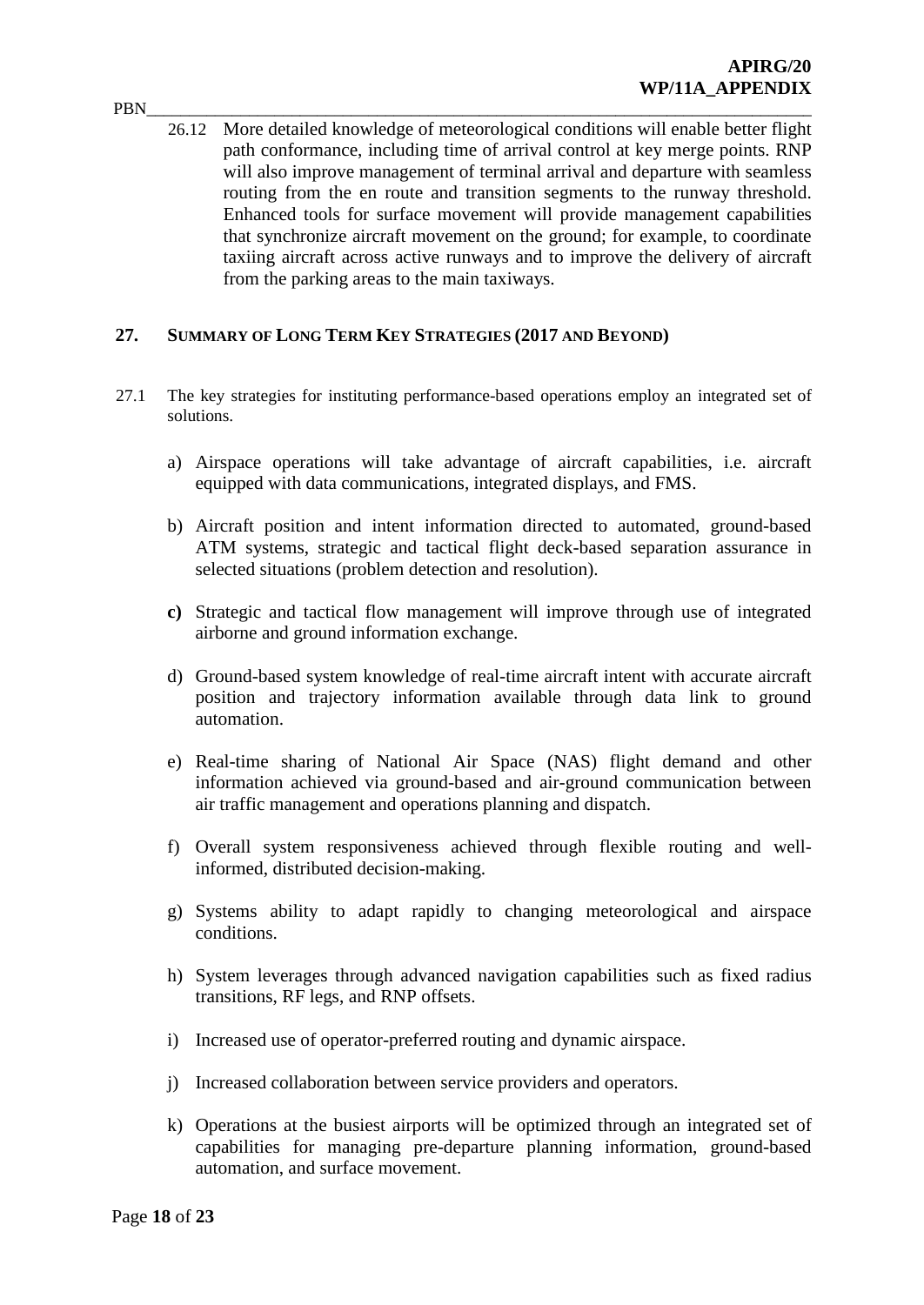- PBN\_\_\_\_\_\_\_\_\_\_\_\_\_\_\_\_\_\_\_\_\_\_\_\_\_\_\_\_\_\_\_\_\_\_\_\_\_\_\_\_\_\_\_\_\_\_\_\_\_\_\_\_\_\_\_\_\_\_\_\_\_\_\_\_\_\_\_\_\_\_\_\_\_\_\_\_\_\_ l) RNP-based arrival and departure structure for greater predictability.
	- m) Ground-based tactical merging capabilities in terminal airspace.
	- n) Integrated capabilities for surface movement optimization to synchronize aircraft movement on the ground. Improved meteorological and aircraft intent information shared via data link.

#### **28. KEY RESEARCH AREAS**

28.1 The aviation community must address several key research issues to apply these strategies effectively. These issues fall into several categories:

#### **29. NAVIGATION**

- a) To what extent can lower RNP values be achieved and how can these be leveraged for increased flight efficiency and access benefits?
- b) Under what circumstances RNAV should be mandated for arriving/departing satellite airports to enable conflict-free flows and optimal throughput in busy terminal areas?

#### **30. FLIGHT DECK AUTOMATION**

- a) What FMS capabilities are required to enable the future concepts and applications?
- b) How can performance-based communication and surveillance be leveraged in the flight deck to enable Long-term strategies such as real-time exchange of flight deck data?

#### **31. AUTOMATION**

- a) To what extent can lateral or longitudinal separation assurance be fully automated, in particular on final approach during parallel operations?
- b) To what extent can surface movement be automated, and what are the costbenefit trade-offs associated with different levels of automation?
- c) To what extent can conflict detection and resolution be automated for terminal ATC operations?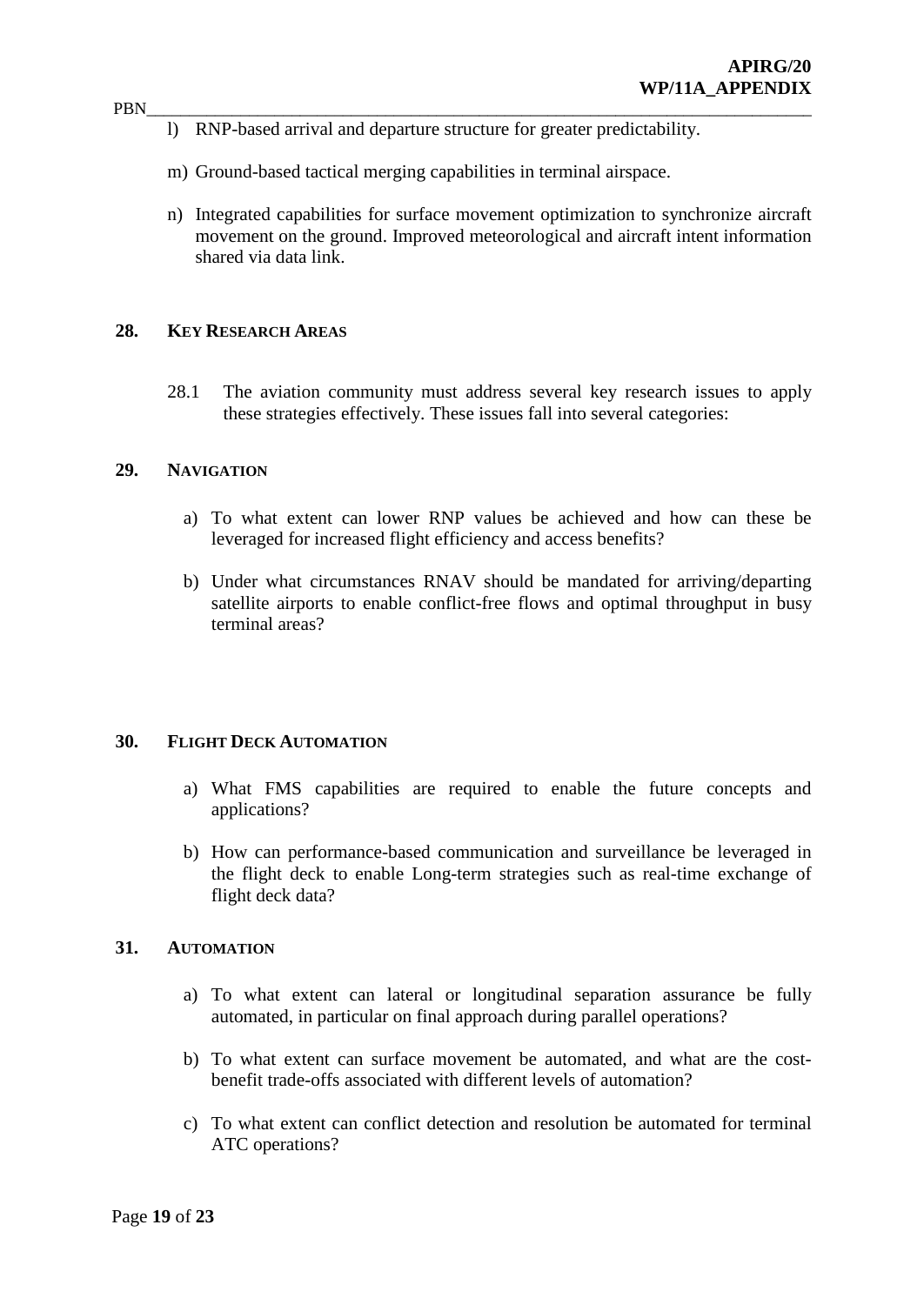#### **32. PROCEDURES**

- a) How can time of arrival control be applied effectively to maximize capacity of arrival or departure operations, in particular during challenging wind conditions?
- b) In what situations is delegation of separation to the flight crews appropriate?
- c) What level of onboard functionality is required for flight crews to accept separation responsibility within a manageable workload level?

#### **33. AIRSPACE**

- a) What separation standards and procedures are needed to enable smoother transition between en route and terminal operations?
- b) How can fuel-efficient procedures such as CDAs be accomplished in busy airspace?

#### **34. POLICY**

- a) How is information security ensured as information exchange increases?
- b) What are the policy and procedure implications for increased use of collaborative decision-making processes between the service provider and the operator?

34.1 The answers to these and other research questions are critical to achieving a performance-based airspace system. Lessons learned from the near-term and mid-term implementation of the Plan will help answer some of these questions. The aviation community will address others through further concept development, analysis, modeling, simulation, and field trials. As concepts mature and key solutions emerge, the community will develop more detailed implementation strategies and commitments.

#### **35. PERIODIC REVIEW OF IMPLEMENTATION ACTIVITIES**

- 35.1 Procedures to Modify the Regional Plan
- 35.2 Whenever a need is identified for a change to this document, the Request for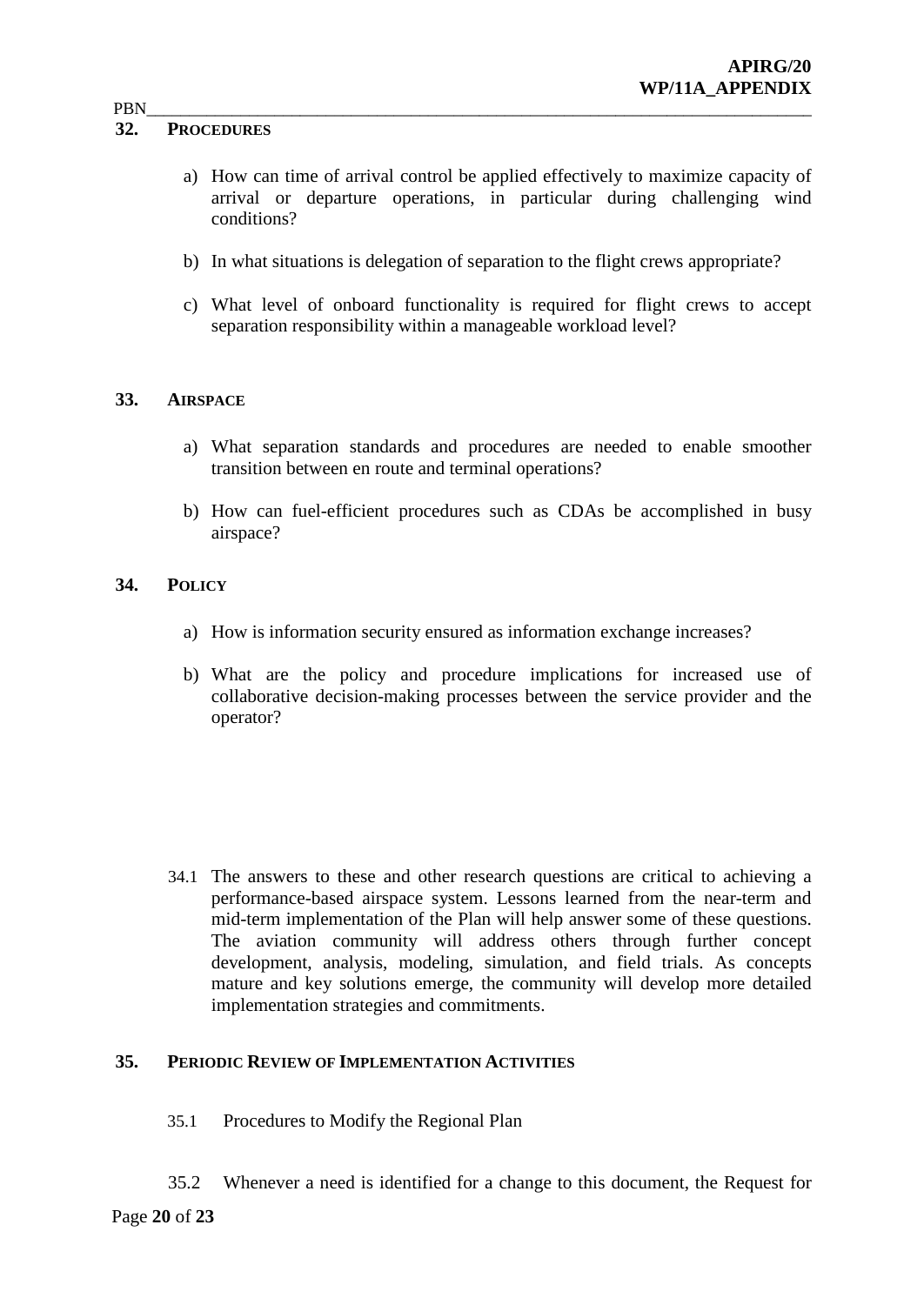PBN\_\_\_\_\_\_\_\_\_\_\_\_\_\_\_\_\_\_\_\_\_\_\_\_\_\_\_\_\_\_\_\_\_\_\_\_\_\_\_\_\_\_\_\_\_\_\_\_\_\_\_\_\_\_\_\_\_\_\_\_\_\_\_\_\_\_\_\_\_\_\_\_\_\_\_\_\_\_ Change (RFC) Form (to be developed) should be completed and submitted to the ICAO Regional Offices. The Regional Offices will collate RFCs for consideration by the PBN Task Force (ATM/SAR/AIS Sub-group of APIRG).

35.3 When an amendment has been agreed by a meeting of the PBN Task Force, a new version of the PBN Regional Plan will be prepared, with the changes marked by an "|" in the margin, and an endnote indicating the relevant RFC, to enable a reader to note the origin of the change. If the change is in a table cell, the outside edges of the table will be highlighted. Final approval for publication of an amendment to the PBN Regional Plan will be the responsibility of APIRG.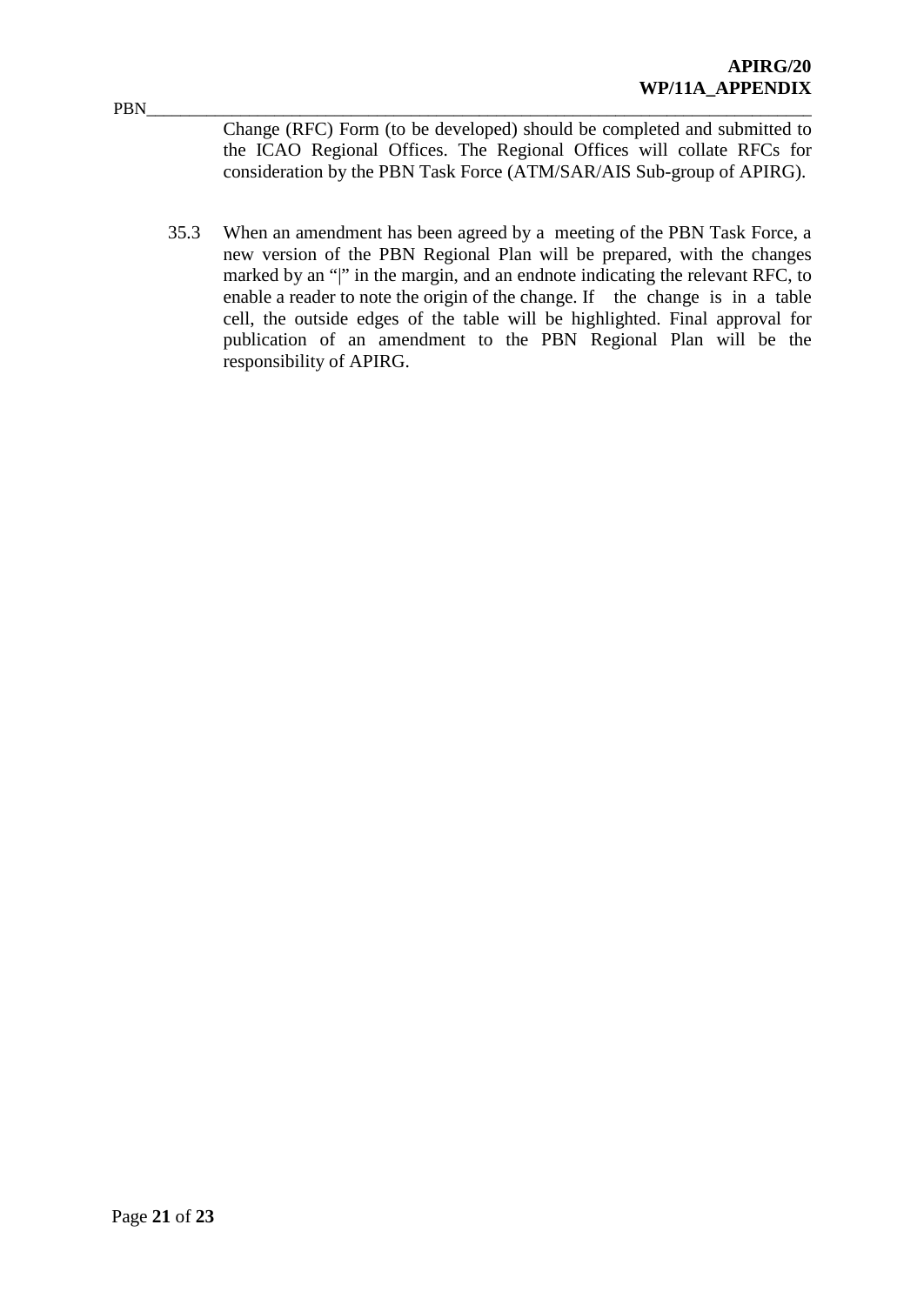### **Glossary**

| $ADS-B$       | Automatic Dependent Surveillance-Broadcast          |
|---------------|-----------------------------------------------------|
| ADS-C         | Automatic Dependent Surveillance-Contract           |
| <b>ATC</b>    | Air Traffic Control                                 |
| <b>CDA</b>    | <b>Continuous Descent Arrival</b>                   |
| <b>CNS</b>    | Communications, Navigation, Surveillance            |
| <b>EFVS</b>   | <b>Enhanced Flight Visibility System</b>            |
| <b>GA</b>     | <b>General Aviation</b>                             |
| <b>GBAS</b>   | <b>Ground-Based Augmentation System</b>             |
| <b>GLS</b>    | <b>GNSS Landing System</b>                          |
| <b>GPS</b>    | <b>Global Positioning System</b>                    |
| <b>ICAO</b>   | <b>International Civil Aviation Organization</b>    |
| <b>IFR</b>    | <b>Instrument Flight Rules</b>                      |
| <b>ILS</b>    | <b>Instrument Landing System</b>                    |
| <b>IMC</b>    | <b>Instrument Meteorological Conditions</b>         |
| <b>LNAV</b>   | <b>Lateral Navigation</b>                           |
| <b>LPV</b>    | <b>Localizer Performance with Vertical Guidance</b> |
| <b>NAS</b>    | <b>National Airspace System</b>                     |
| <b>NAVAID</b> | Navigation Aid                                      |
| <b>NM</b>     | <b>Nautical Miles</b>                               |
| <b>PBN</b>    | Performance Based Navigation                        |
| <b>RCP</b>    | <b>Required Communications Performance</b>          |
| RF            | Radius-to-Fix                                       |
| <b>RNAV</b>   | Area Navigation                                     |
| <b>RNP</b>    | <b>Required Navigation Performance</b>              |
| Page 22 of 23 |                                                     |

#### PBN\_\_\_\_\_\_\_\_\_\_\_\_\_\_\_\_\_\_\_\_\_\_\_\_\_\_\_\_\_\_\_\_\_\_\_\_\_\_\_\_\_\_\_\_\_\_\_\_\_\_\_\_\_\_\_\_\_\_\_\_\_\_\_\_\_\_\_\_\_\_\_\_\_\_\_\_\_\_